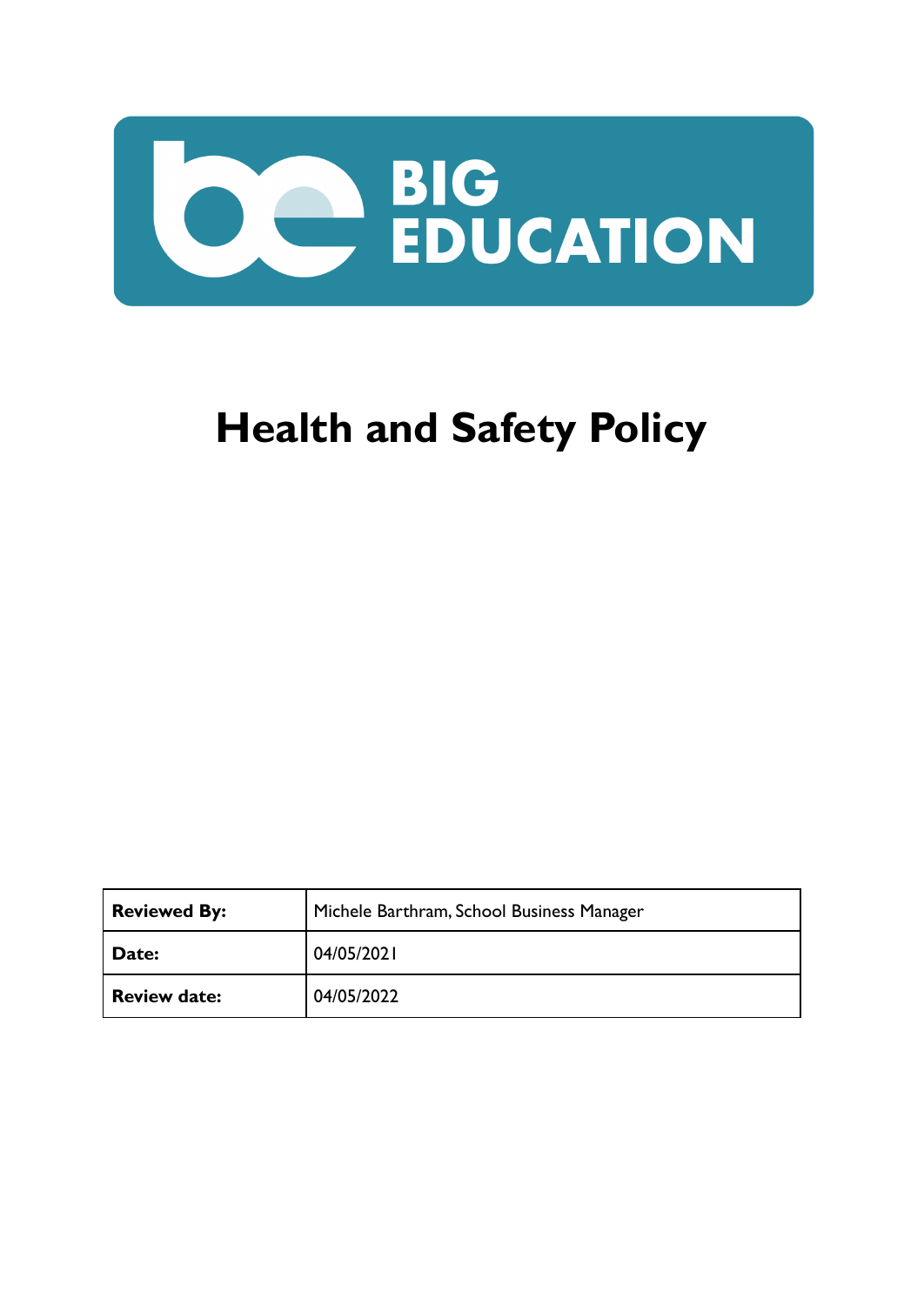#### **Contents**

- **1.** Introduction and Overview
- **2.** Risk Assessments
- **3.** Off-site Visits
- **4.** Health and Safety Monitoring and Inspection
- **5.** Fire Evacuation and other Emergency Arrangements
- **6.** First Aid and Medication
- **7.** Administration of Medicines
- **8.** Accident Reporting
- **9.** Health and Safety Information and Training
- **10.** Lone Working
- **11.** Premises and Work Equipment
- **12.** Flammable and Hazardous Substances
- **13.** Lifting and Handling
- **14.**Asbestos
- **15.**Contractors
- **16.**Work at Height
- **17.**Display Screen Equipment (DSE)
- **18.**Vehicles on Site
- **19.** Stress/Wellbeing
- **20.**Infection protection and control
- **21.**Grounds Maintenance and Tree Management
- **22.** Legionella
- **23.**Visitor Arrangements
- **24.**Violence at work
- **25.**New and expectant mothers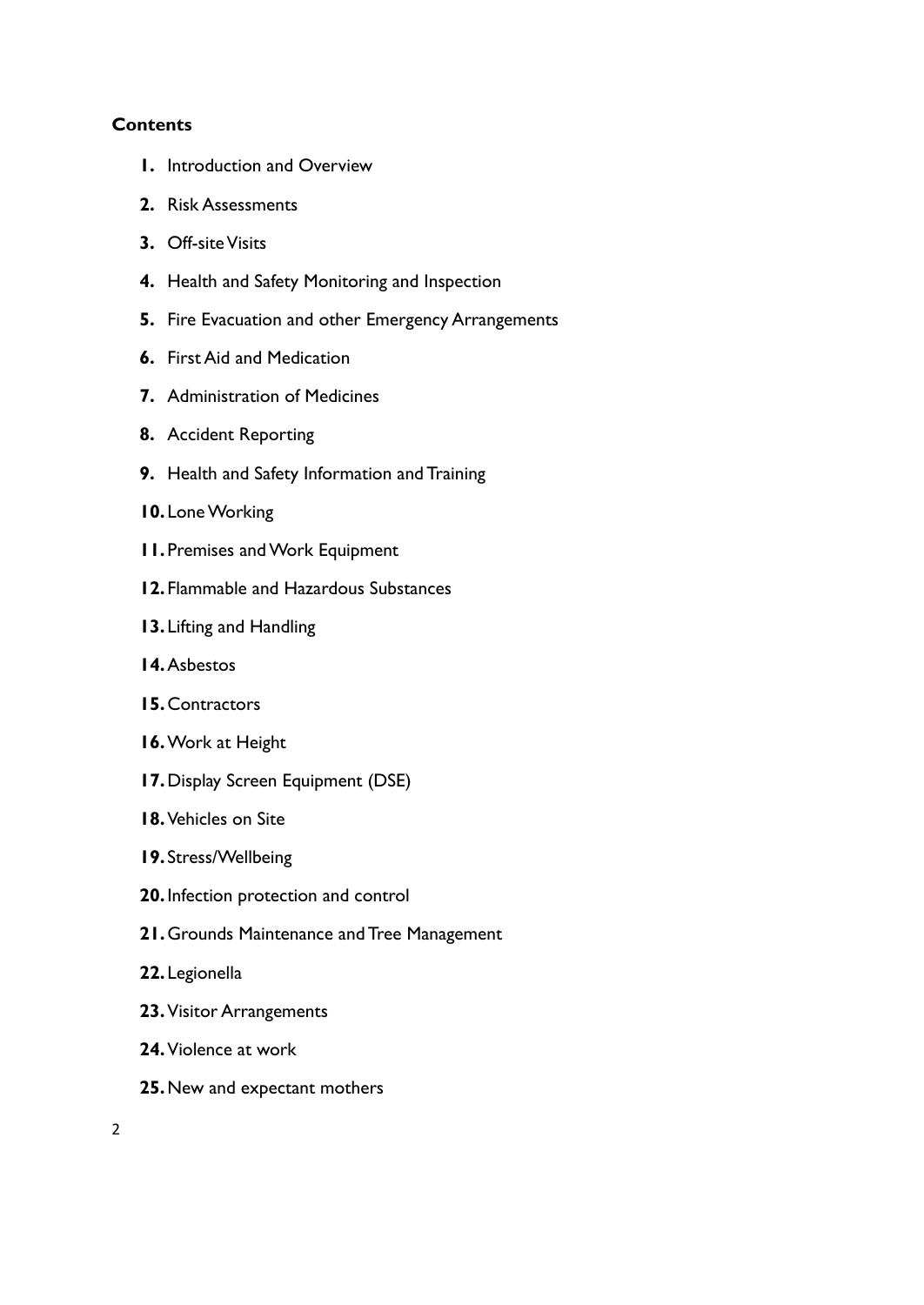## **1. Introduction and Overview**

#### **1.1. Rationale and Scope**

Big Education Trust will strive to achieve the highest standards of health, safety and welfare consistent with their responsibilities under the Health & Safety at Work etc.Act 1974 and other statutory and common law duties.

This statement sets out how these duties will be conducted and includes a description of the establishment's organisation and its arrangements for dealing with the different areas of risk. Details of how these areas of risk will be addressed are given in the arrangements section.

This policy will be brought to the attention of, and issued to, all members of staff.A reference copy is currently kept on the Source (School 21's internal communications portal) and the policy is available to view on the school's website.

This policy will be reviewed on an annual basis or sooner if circumstances change which need reviewing.

## **1.2. Relevant legislation**

This policy is based on advice from the Department for Education on [health and safety in](https://www.gov.uk/government/publications/health-and-safety-advice-for-schools) [schools](https://www.gov.uk/government/publications/health-and-safety-advice-for-schools) and the following legislation:

- [The Health and Safety at Work etc.Act 1974](http://www.legislation.gov.uk/ukpga/1974/37), which sets out the general duties employers have towards employees and duties relating to lettings
- [The Management of Health and Safety at Work Regulations 1992](http://www.legislation.gov.uk/uksi/1992/2051/regulation/3/made), which require employers to make an assessment of the risks to the health and safety of their employees
- [The Management of Health and Safety at Work Regulations 1999](http://www.legislation.gov.uk/uksi/1999/3242/contents/made), which require employers to carry out risk assessments, make arrangements to implement necessary measures, and arrange for appropriate information and training
- [The Control of Substances Hazardous to Health Regulations 2002](http://www.legislation.gov.uk/uksi/2002/2677/contents/made), which require employers to control substances that are hazardous to health
- [The Reporting of Injuries, Diseases and Dangerous Occurrences Regulations](http://www.legislation.gov.uk/uksi/2013/1471/schedule/1/paragraph/1/made) [\(RIDDOR\) 2013](http://www.legislation.gov.uk/uksi/2013/1471/schedule/1/paragraph/1/made), which state that some accidents must be reported to the Health and Safety Executive and set out the timeframe for this and how long records of such accidents must be kept
- [The Health and Safety \(Display Screen Equipment\) Regulations 1992](http://www.legislation.gov.uk/uksi/1992/2792/contents/made), which require employers to carry out digital screen equipment assessments and states users' entitlement to an eyesight test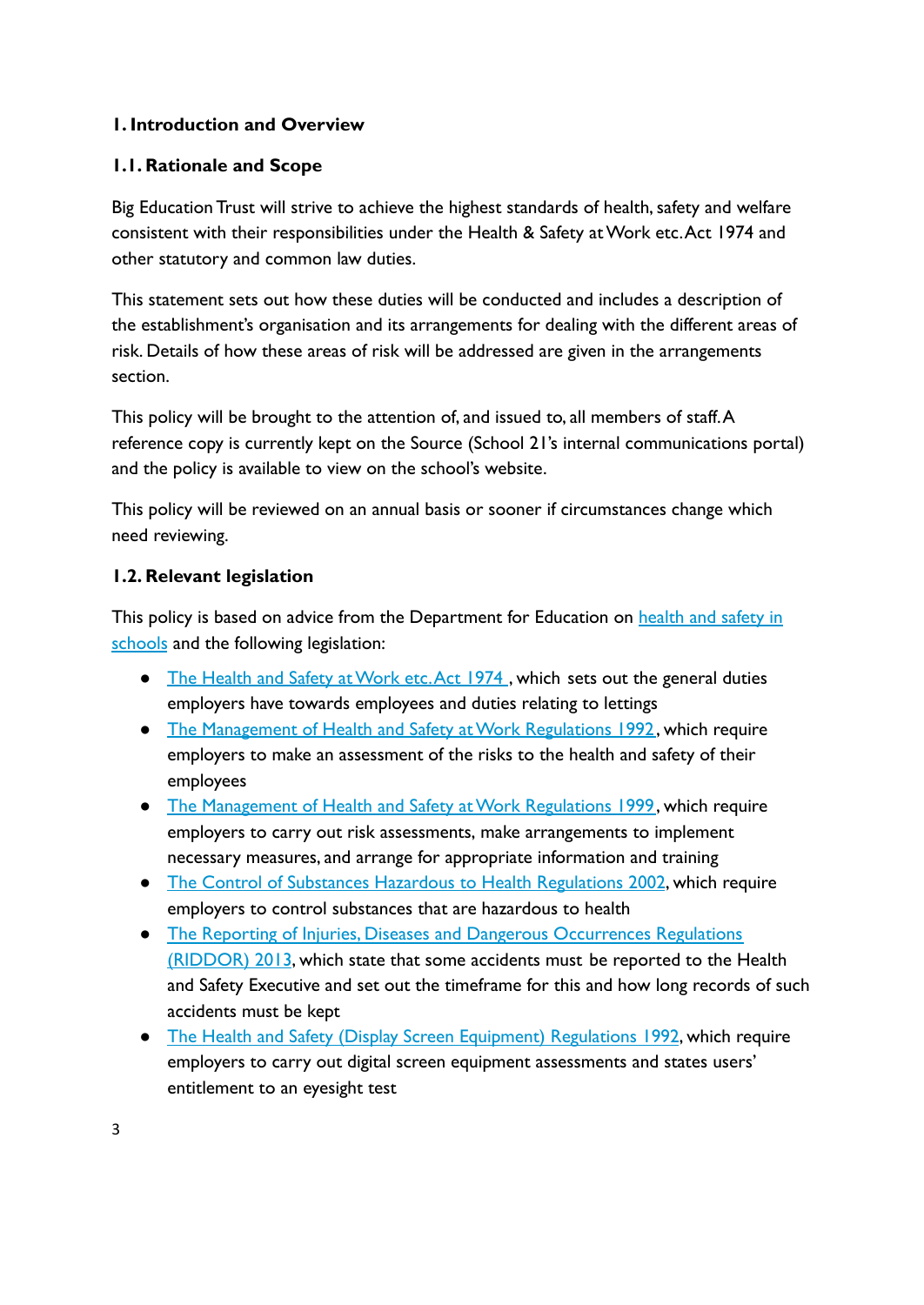- [The Gas Safety \(Installation and Use\) Regulations 1998](http://www.legislation.gov.uk/uksi/1998/2451/regulation/4/made), which require work on gas fittings to be carried out by someone on the Gas Safe Register
- [The Regulatory Reform \(Fire Safety\) Order 2005](http://www.legislation.gov.uk/uksi/2005/1541/part/2/made), which requires employers to take general fire precautions to ensure the safety of their staff
- **•** [The Work at Height Regulations 2005](http://www.legislation.gov.uk/uksi/2005/735/contents/made), which requires employers to protect their staff from falls from height

This list is not exhaustive. The school follows national [guidance published by Public Health](https://www.gov.uk/government/uploads/system/uploads/attachment_data/file/522337/Guidance_on_infection_control_in_schools.pdf) [England](https://www.gov.uk/government/uploads/system/uploads/attachment_data/file/522337/Guidance_on_infection_control_in_schools.pdf) when responding to infection control issues.

Sections of this policy are also based on the statutory [framework for the Early Tears](https://www.gov.uk/government/publications/early-years-foundation-stage-framework--2) [Foundation Stage](https://www.gov.uk/government/publications/early-years-foundation-stage-framework--2).

# **1.3. Roles and responsibilities**

**1.3.1. The Trust** has ultimate responsibility for health and safety matters in the school, but will delegate day-to-day responsibility to the Headteacher and other staff members.

TheTrust are responsible for:

The Trust has a duty to take reasonable steps to ensure that staff and pupils are not exposed to risks to their health and safety.This applies to activities on or off the school premises.

The academy trust as the employer, also has a duty to:

- ●Assess the risks to staff and others affected by school activities in order to identify and introduce the health and safety measures necessary to manage those risks
- Inform employees about risks and the measures in place to manage them
- ●Ensure that adequate health and safety training is provided

At Trust level the Finance, Personnel and Audit Committee will take an overview of health and safety standards across the Trust and agree Trust level policies.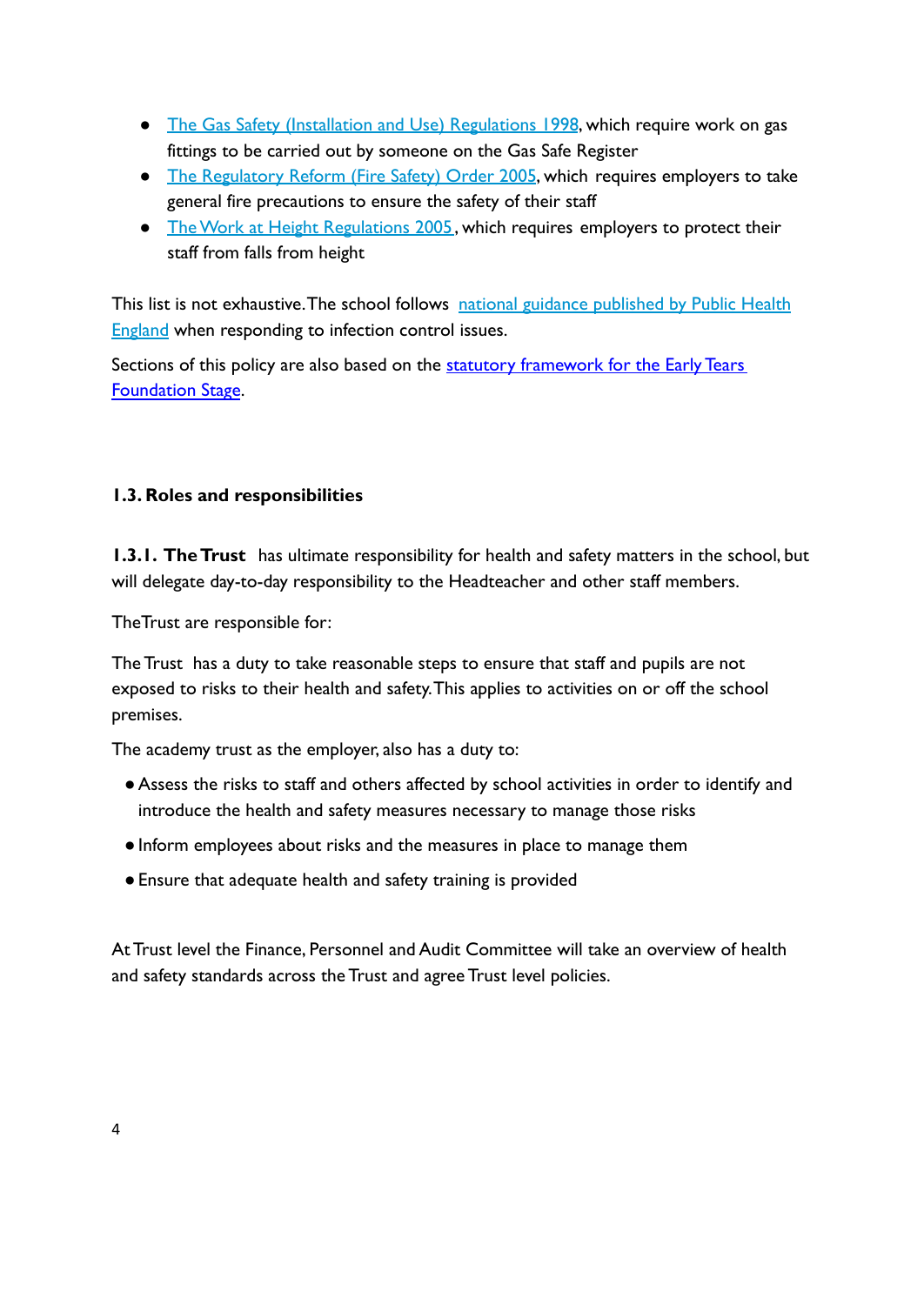### **1.3.2.The Headteacher and School Business Manager**

The headteacher and the school business manager are responsible for health and safety day-to-day.This involves:

- ●Implementing the health and safety policy
- ●Ensuring there is enough staff to safely supervise pupils
- ●Ensuring that the school building and premises are safe and regularly inspected
- ●Providing adequate training for school staff
- ●Reporting to the trust on health and safety matters
- ●Ensuring appropriate evacuation procedures are in place and regular fire drills are held
- ●Ensuring that in their absence, health and safety responsibilities are delegated to another member of staff
- ●Ensuring all risk assessments are completed and reviewed
- ●Monitoring cleaning contracts, and ensuring cleaners are appropriately trained and have access to personal protective equipment, where necessary

In the headteacher's absence, the Business Manager assumes the above day-to-day health and safety responsibilities.

## **1.3.3. Health and Safety Coordinator (Facilities Manager)**

The Health and Safety Coordinator, the Facilities Manager, is responsible for the coordination of health and safety management throughout the school.

The Health and Safety Coordinator is responsible for:

- Making an annual report on health and safety matters to the Headteacher and the Trust Assisting with inspections and safety audits
- Investigating and advising on hazards and precautions
- Developing and establishing emergency procedures, and organizing fire evacuation practices within the school
- Having a general oversight of health, safety and first aid matters,
- Making recommendations to the Headteacher for matters requiring immediate attention e.g. changes to the legislation or outcomes from site safety inspections
- Making recommendations to the Headteacher on matters of safety policy in compliance with new and modified legislation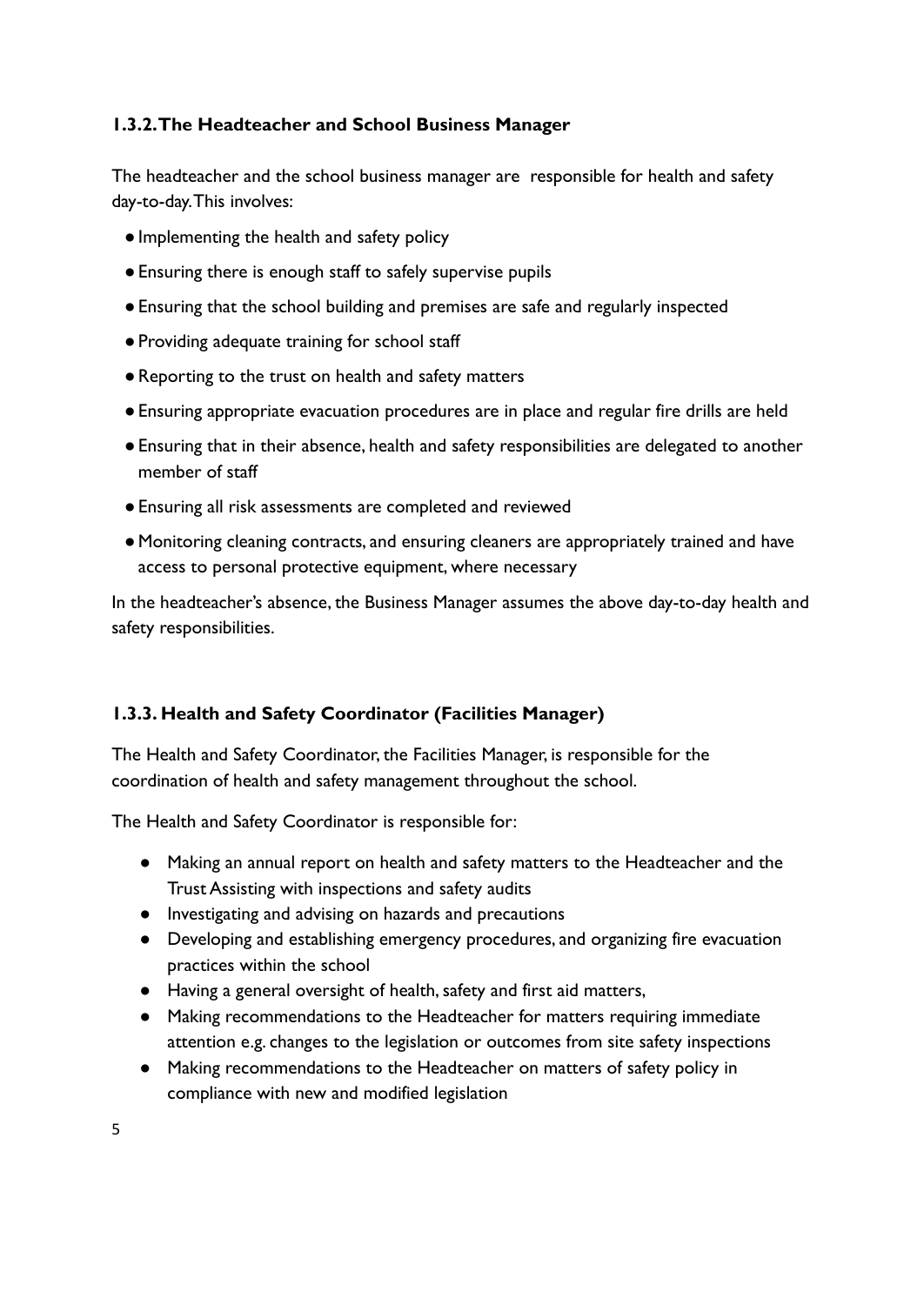- Publicising safety matters
- Liaising with outside bodies concerned with health and safety e.g. occupational health consultants
- Monitoring accidents to identify trends and introduce methods of reducing accidents
- Ensuring that reports on health and safety matters with respect to the school site are prepared
- Keeping records of hazards identified on site by staff and the remedial action taken and when
- The provision and maintenance of all 'fire' equipment and for the preparation and review of fire risk assessments
- Ensuring all accidents within the area of responsibility are recorded in line with school policy
- Ensuring that site safety inspections are undertaken e.g. weekly, bi-termly, and keeping records of any faults identified (if appropriate)
- Ensuring that all portable electrical equipment is tested on an annual basis
- Ensuring equipment, including personal protection equipment (PPE) is maintained in a safe condition and that substances hazardous to health are stored in a safe place
- Ensuring the compliance by periodic inspection of all areas
- Ensuring that appropriate signs and notices have been displayed
- Ensuring that hazards have been removed
- Ensuring that fire hazards are accessible and that fire-fighting equipment is correctly positioned and serviced
- Ensuring that first aid equipment and supplies are correctly maintained and readily available
- Ensuring that other staff are aware of their responsibilities as appropriate
- Notifying appropriate agencies where there is a pest or vermin problem and dealing with the problem

## **1.3.4. Department Leads**

The Health and Safety at Work Act requires all supervisors to accept responsibility for the safety of processes under their direct control. In order to achieve this objective heads of faculty/department are responsible to the Headteacher, so far as is reasonably practicable, for:

● Ensuring that all members of staff in the department are aware of any safety precautions to be taken when undertaking potentially hazardous activities.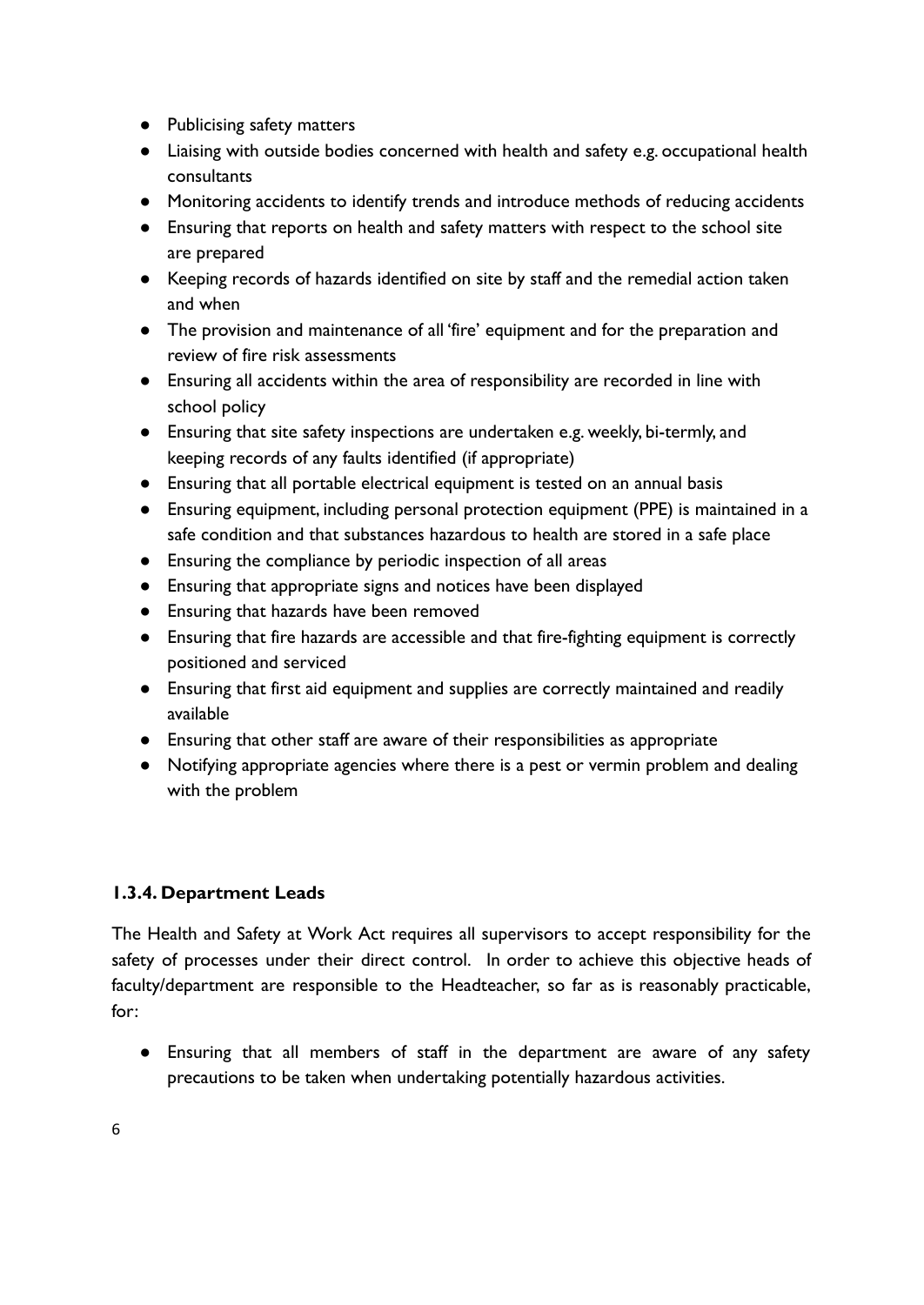- Ensuring that the curriculum of the department includes instructions in the correct and safe methods of carrying out potentially hazardous activities.
- Ensuring that the curriculum of the department does not involve staff and students in procedures likely to cause accidents.
- Ensuring that all equipment and machinery is maintained in safe and serviceable condition, and defective equipment not used until the necessary repairs have been carried out.
- Ensuring that competent members of staff carry out risk assessments for all activities within their control. These assessments should cover general risks as well as the specific risks involved with the teaching and supervision of children. Consideration should be given to the use of hazardous substances, provision of personal protective equipment and the selection of work equipment.
- Ensuring that all members of staff under his/her control adhere to all relevant aspects of the Safety Policy.
- Reporting all potential hazards to health or safety and all accidents to the Facilities Manager.
- Apply the school's health and safety policy to their own department or area of work and be directly responsible to the Headteacher for the application of the health and safety procedures and arrangements.
- Maintain or have access to an up to date library of relevant published health and safety guidance from sources including CLEAPSS (Consortium of Local Education Authorities for the Provision of Science Equipment) and ensure that all staff are aware of and make use of such guidance in their department/faculty/section.
- Ensure that appropriate safe working procedures are brought to the attention of all staff under their control.
- Resolve health, safety and welfare problems referred to them by staff, and to inform the Headteacher or the Facilities Manager of any problems to which they cannot achieve a satisfactory solution within the resources available to them.
- Carry out regular inspections of their areas of responsibility to ensure that equipment, furniture and activities are safe and record these inspections where required.
- Ensure so far as is reasonably practicable, the provision of sufficient information, instruction, training and supervision to enable employees and students to avoid hazards and contribute positively to their own health and safety.
- Ensure that all accidents (including near misses) occurring within their department are promptly reported and investigated using the appropriate forms etc.
- Arrange for repair, replacement or removal of any item of furniture or equipment which has been identified as unsafe.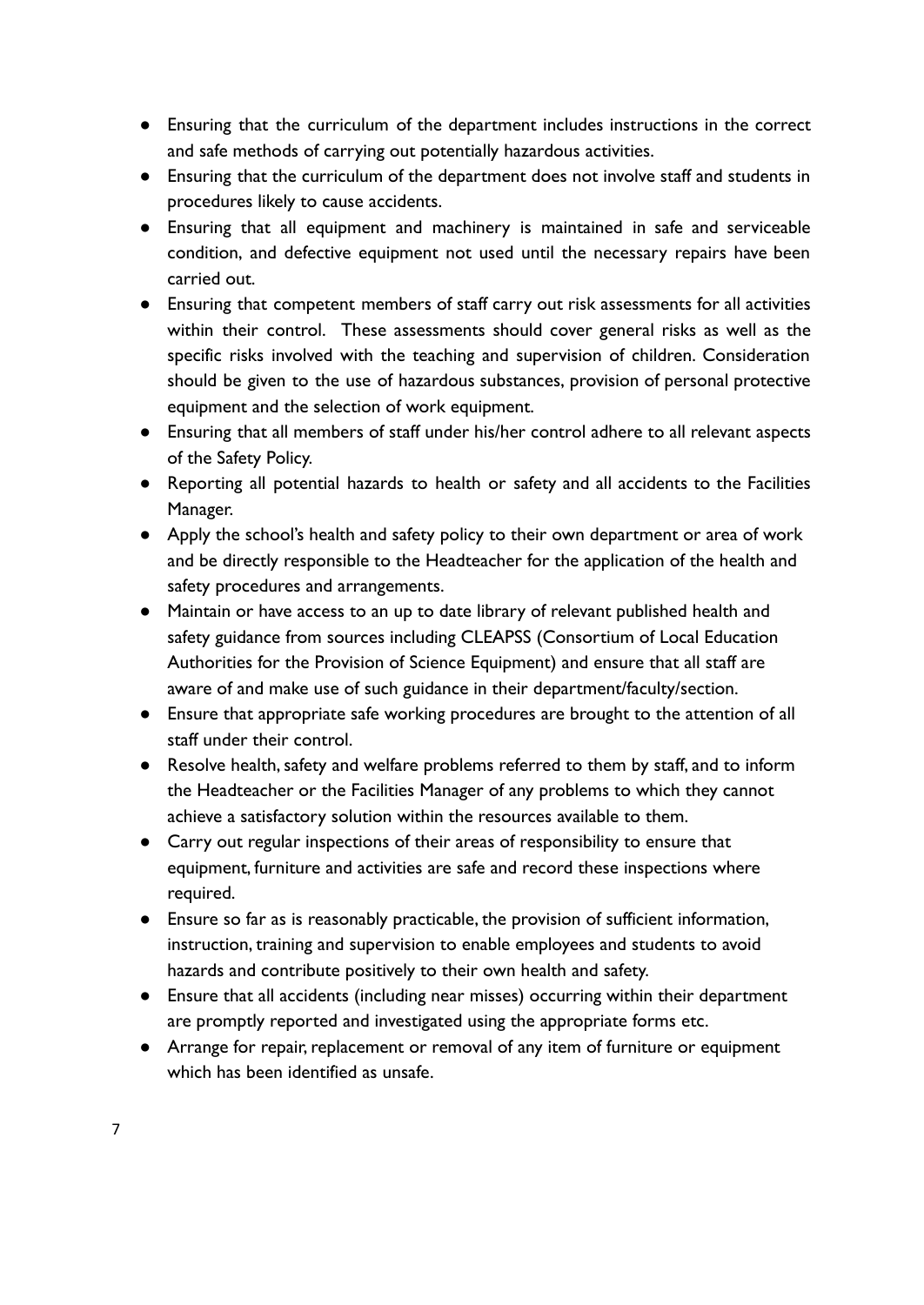● High risk departments such as Science, PE and Art have prepared their own health and safety policy and these are displayed in their faculty / departmental office. Similar to the whole school health and safety policy, they are reviewed every year unless there are major changes.

## **1.3.5. Staff**

Under the Health and Safety at Work Act etc. 1974 all employees have general health and safety responsibilities. Staff must be aware that they are obliged to take care of their own health and safety whilst at work along with that of others who may be affected by their actions.

All employees have the responsibility to:

- Take reasonable care for the health and safety of themselves and others in undertaking their work.
- Comply with the school's health and safety policy and procedures at all times.
- Report all accidents and incidents in line with the reporting procedure.
- Coordinate with school management on all matters relating to health and safety.
- Not to intentionally interfere with or misuse any equipment or fittings provided in the interests of health, safety and welfare.
- Report all defects in condition of premises or equipment and any health and safety concerns immediately to their line manager.
- Report immediately to their line manager any shortcomings in the arrangements for health and safety.
- Ensure that they only use equipment or machinery that they are competent/have been trained to use.
- Make use of all necessary control measures and personal protective equipment provided for safety or health reasons.
- School staff have a duty to take care of pupils in the same way that a prudent parent would do so.

## **1.3.6 Pupils and parents**

Pupils and parents are responsible for following the school's health and safety advice, on-site and off-site, and for reporting any health and safety incidents to a member of staff.

## **1.3.7 Contractors**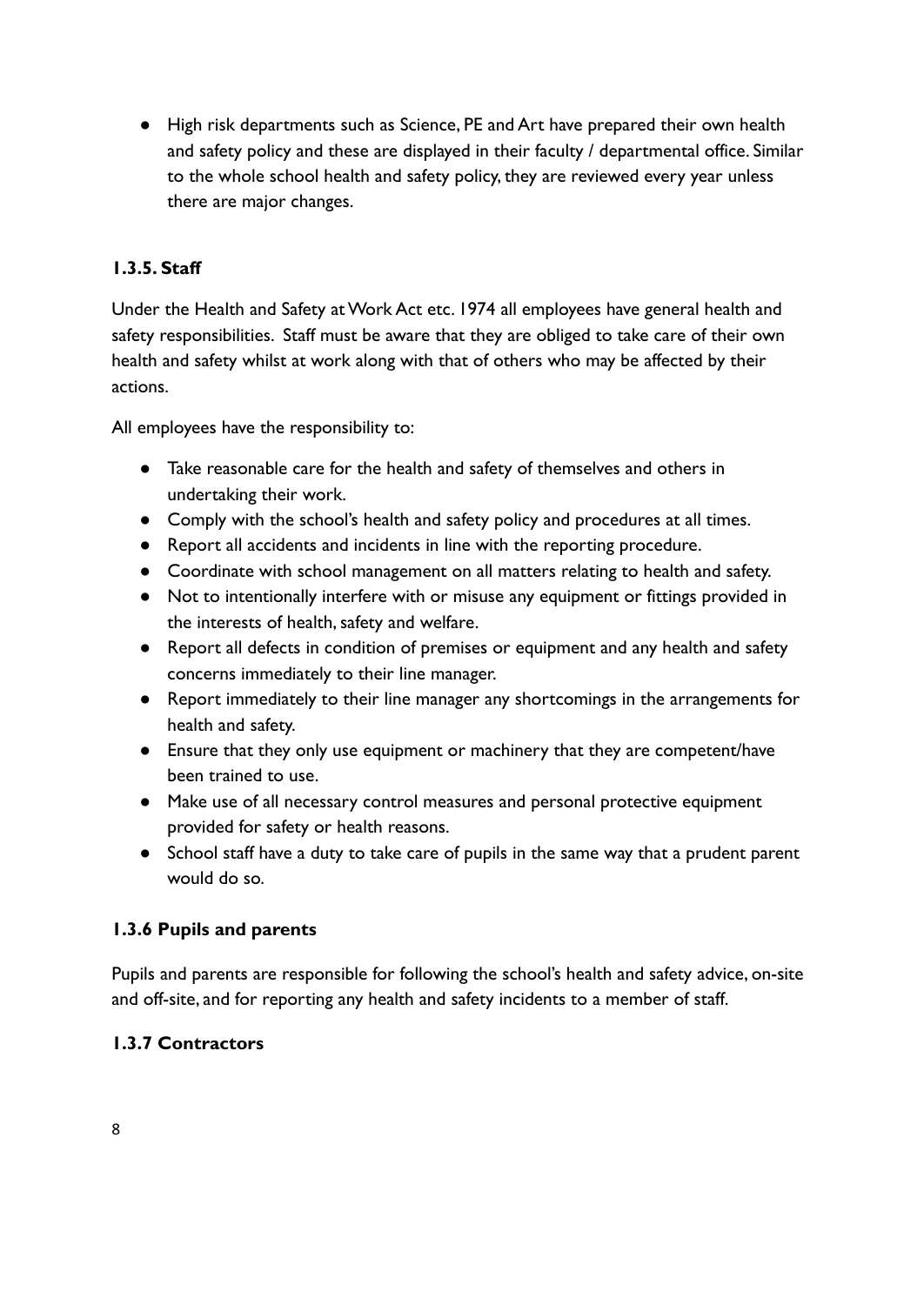Contractors will agree health and safety practices with the headteacher before starting work. Before work begins the contractor will provide evidence that they have completed an adequate risk assessment of all their planned work.

#### **2. Risk Assessments**

#### **2.1. General Risk Assessments**

The school risk assessments (for all activities, teaching and non-teaching, premises and one off activities) are coordinated by the Facilities Manager following guidance from the Business Manager and health and safety consultants and are approved by the Headteacher.

These risk assessments are held centrally by the Business Manager, some of which can be located on the source.

Risk assessments will be reviewed on an annual basis or when the work activity changes, whichever is the soonest. Staff are made aware of changes to risk assessments relating to their work.

#### **2.2. Individual Risk assessments**

Specific risk assessments relating to individuals, e.g. staff member or young person/student are held on that person's file and will be undertaken by the Business Manager or Facilities Manager.

It is the responsibility of staff to inform their line manager of any medical condition (including pregnancy) which may impact upon their work. Such risk assessments will be reviewed on a regular basis.

## **2.3. Curriculum Activities**

Risk assessments for curriculum activities are carried out by Department Leads using the relevant codes of practice and model risk assessments developed by national bodies.

Whenever a new course is adopted or developed all activities are checked against the model risk assessments and significant findings incorporated into texts in daily use.

In addition the following publications are used as sources of model risk assessments:

- BS 4163:2007 Health and Safety for Design and Technology in Schools and Similar Establishments – Code of Practice.
- Safeguards in the school laboratory 11<sup>th</sup> edition, ASE 2006 <http://www.ase.org.uk>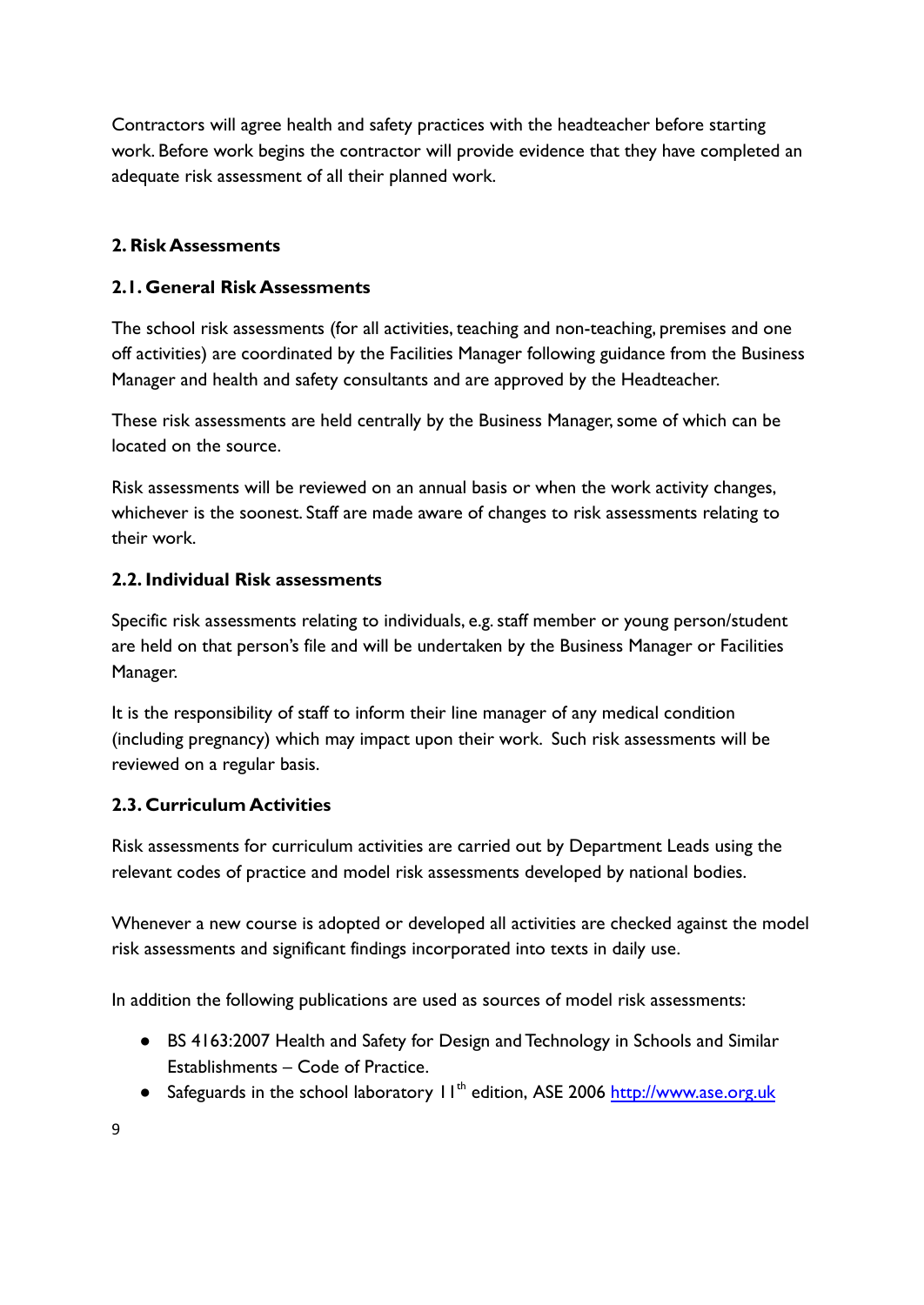- CLEAPSS Science and D&T publications CD Rom or via [www.cleapss.org.uk](http://www.cleapss.org.uk)
- $\bullet$  Topics in Safety, 3<sup>rd</sup> edition ASE 2001
- National Society for Education in Art & Design (NSEAD) <http://www.nsead.org/hsg/index.aspx>
- Safe Practice in Physical Education and School Sport' Association of PE 'AfPE' <http://www.afpe.org.uk>

## **3. Off-site Visits**

When taking pupils off the school premises, the member of staff leading the trip will ensure that:

- The off-site visit is planned using the trip forms available on the source.
- A risk assessment will be completed where required
- The off-site visit has appropriate staff to student ratio (as outlined in the Educational Visits Policy on the Source ), as well as the appropriate members of staff on the visit (including a Pupil Achievement Coach where there is a student with a statement of special education needs or an education health and care plan).
- Staff will have a means of getting in touch with parents/carers, the school etc., and take with them a portable first aid kit, information about the specific medical needs of pupils along with parents'/carers' contact details
- There will always be at least one first aider (with a current paediatric first aid certificate for reception trips) on school trips and visits, as required by the statutory framework for the Early Years Foundation Stage.

# **4. Health and Safety Monitoring and Inspection**

A general inspection of the site takes place termly.This inspection is coordinated by the Facilities Manager.

Monitoring inspections of individual departments will be carried out by Department Leads' nominated staff annually. Records of such monitoring will be kept by the Facilities Manager.

The person(s) undertaking such inspections will complete a report in writing and submit this to the Facilities Manager. Responsibility for following up items detailed in the safety inspection report will be shared between the Department Lead and the Facilities Manager.

Additionally, the school will have an annual health and safety audit carried out by an independent health and safety consultant.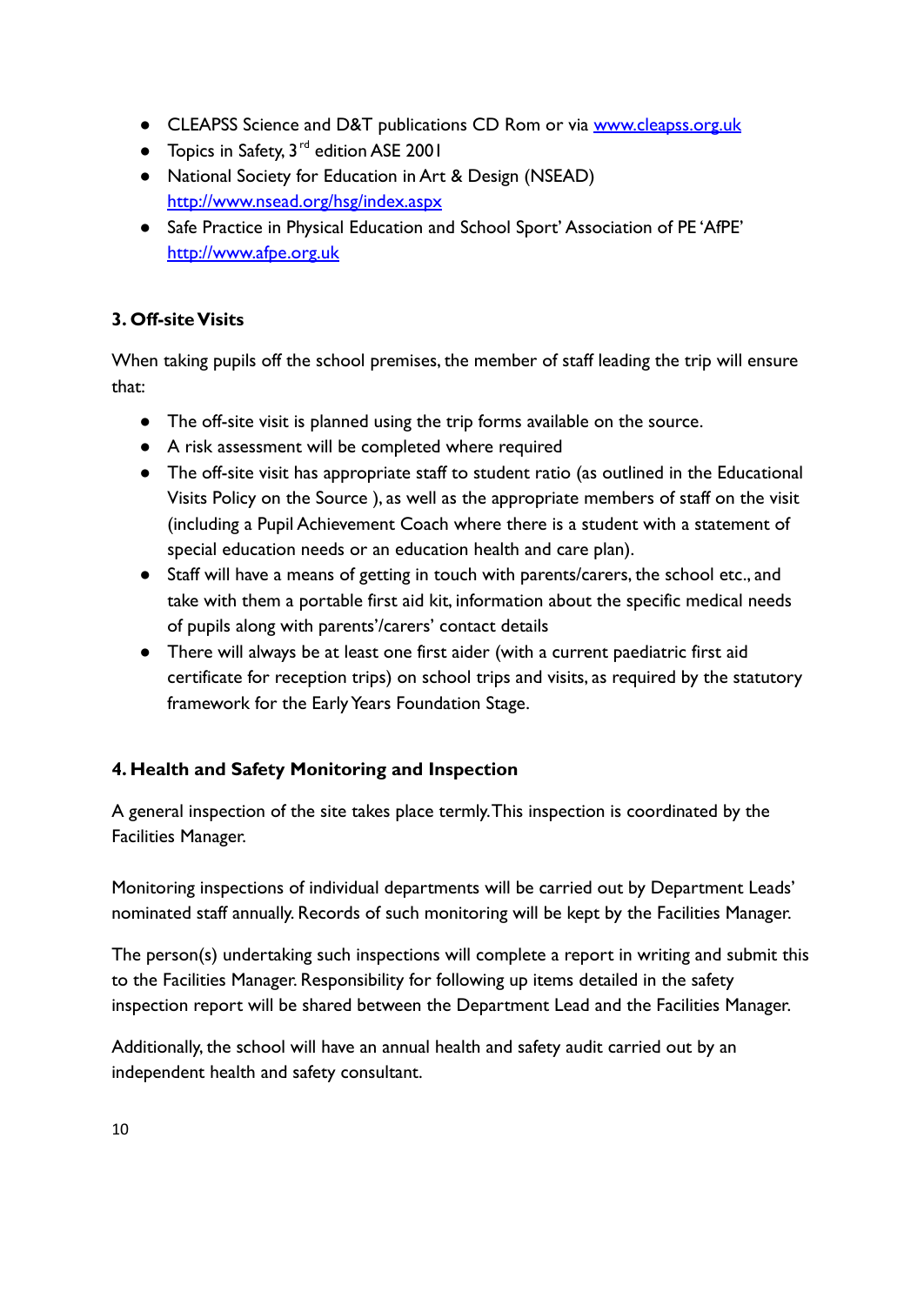## **5. Fire Evacuation and other Emergency Arrangements**

The Facilities Manager is responsible for ensuring that School 21 has a current fire risk assessment with action plan attached to the fire risk assessment to ensure any recommendations are undertaken and implemented.

The fire risk assessment is kept on file by the Facilities Manager and is reviewed on an annual basis or after any building change and incident of fire, or concerns with fire safety.

## **5.1. Emergency Evacuation Procedure**

- These documents are made available to all staff and included in the school's induction process.A copy of the Fire Safety Policy & Fire/Emergency Evacuation Procedure is available on the Source. An outline of the evacuation procedures is made available to all contractors/visitors and a fire action notice is posted next to each break glass throughout the site.
- Emergency exits, fire alarm call points, assembly points etc. are clearly identified by safety signs and notices.
- Fire and emergency evacuation procedures are displayed in every room (offices and classrooms) showing the nearest fire escape route.These procedures are reviewed annually alongside the fire risk assessment.
- Emergency contact and key holder details are maintained by the Facilities Manager and updated upon review.
- Fire drills will be undertaken termly, and a record kept in the fire log book.
- The safe evacuation of persons is an absolute priority. Staff may only attempt to deal with small fires, **if it is safe to do so without putting themselves at risk and they have had the appropriate training.**
- Ensure the alarm is raised **before** attempting to tackle a fire. Fire extinguishers are located in all stairwells and high risk areas such as catering, Science labs, boiler room /plant room. The school sought advice from a BAFE (British Approvals for Fire Equipment) accredited company as to where to locate the extinguishers.

## **5.2. Details of service isolation points:**

| Gas | Sub-station opposite main plant room |
|-----|--------------------------------------|
|     | (North-West side of building)        |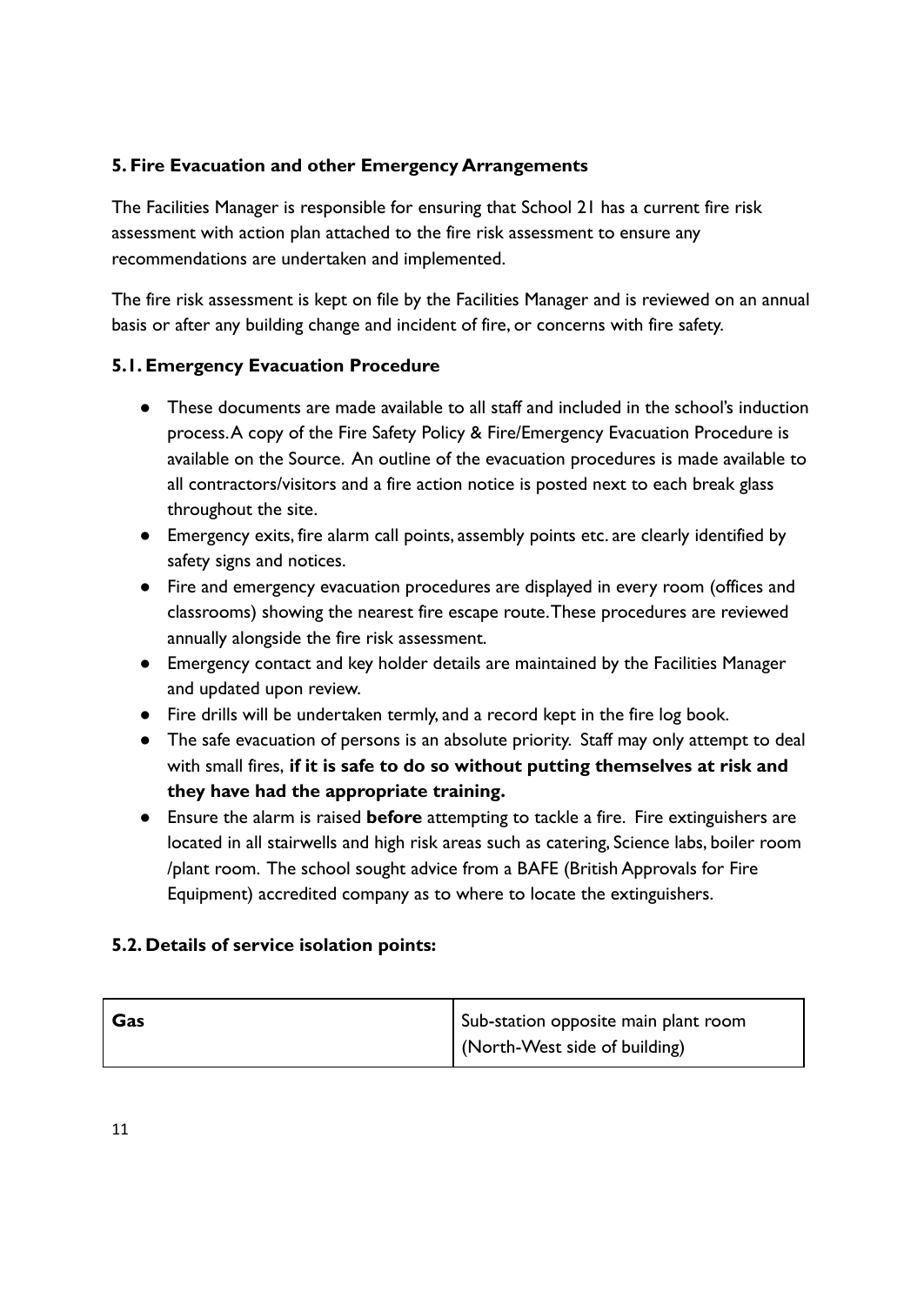| Water                                                  | Main plant room (North-West side of<br>building)                                                      |
|--------------------------------------------------------|-------------------------------------------------------------------------------------------------------|
| <b>Electricity</b>                                     | Sub-station opposite main plant room<br>(North-West side of building)                                 |
| <b>Chemicals and flammable substances</b><br>inventory | Inventory kept by Facilities Manager in<br>office. Signage to chemicals stores displayed<br>entrances |

# **5.3. Fire Prevention,Testing of Equipment**

- Fire alarm call points are tested weekly in rotation by the Site Team and a record kept in the fire log book.This test takes place every Wednesday morning at 7:15am.
- Any defects on the system are reported immediately to the current fire alarm maintenance contractor,ADT.The system is inspected twice a year, covering at least 50% of the system on each visit.
- Fire Safety Services undertakes an annual maintenance service of all firefighting equipment.
- The site team checks that all fire-fighting equipment is available for use and operational and for any evidence of tampering on a regular basis and no less than once per term.
- Defective equipment or extinguishers that need recharging should be taken out of service and reported directly to the Facilities Manager.
- The emergency lighting system is checked for operation half termly in house by the site team and recorded as flick tests in the fire log.
- A competent contractor is appointed to carry out bi-annual testing of emergency lights.Test records are located in the Site Office.
- The Site Team carry out regular checks for any obstructions on exit routes and ensure all final exit doors are operational and available for use.

## **6. First Aid and Medication**

A full list of first aid staff is displayed on posters around each school in the trust.

If students are complaining of headaches, stomach upsets or displaying symptoms of a cold/flu, they should be referred to the Medical Officer who will send students home where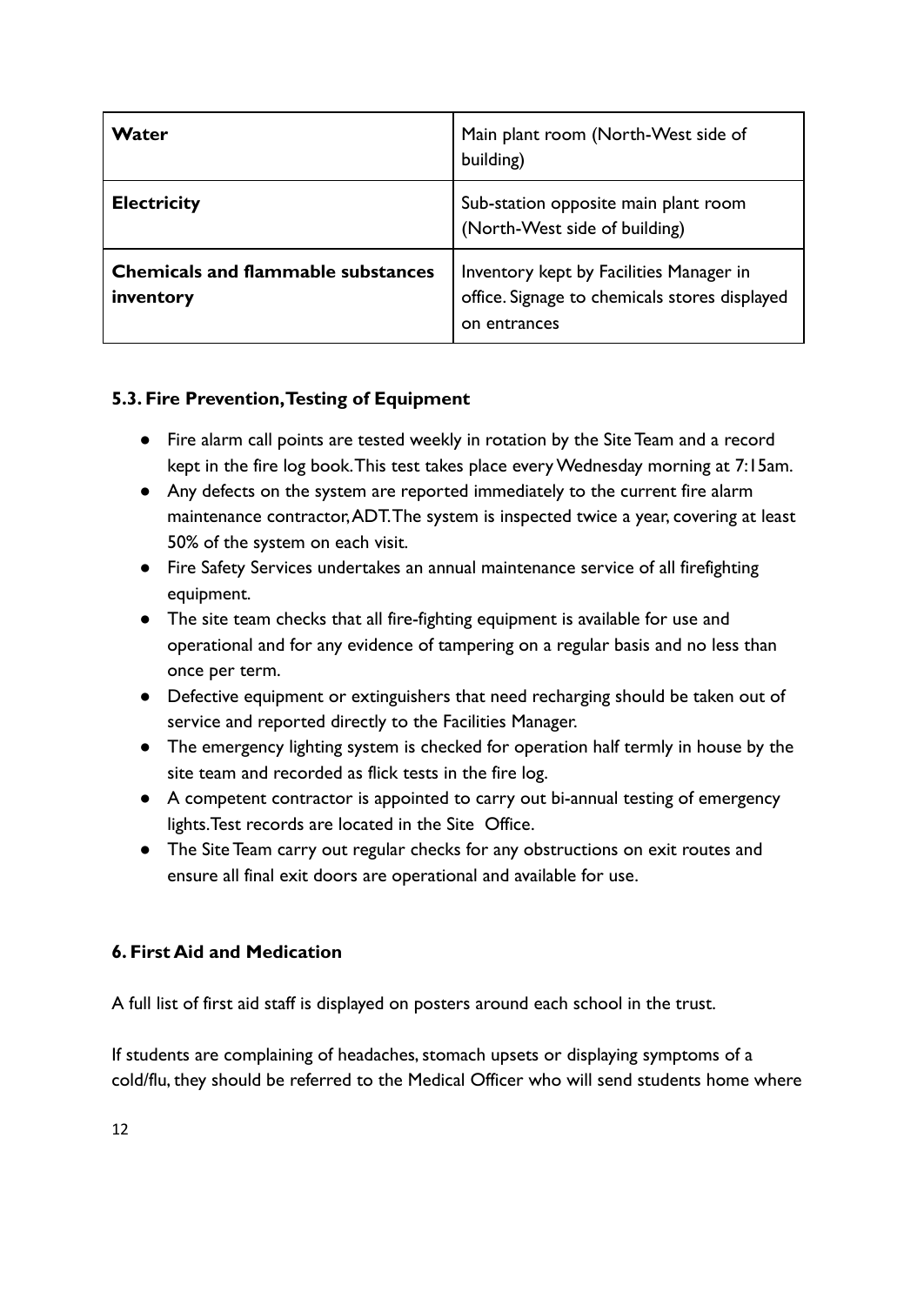necessary, checking attendance of older students first.They should **not** be referred to the First Aiders because these are not first aid issues.

When a student is in need of first aid, please contact reception who will radio the First Aider on duty.

After first aid has been administered the incident/injury must be recorded on Medical Tracker. If further documentation is required because it is a major injury, then the Facilities Manager will liaise directly with the First Aider if that need arises. If the student is well enough after first aid has been administered, they should go straight back to lessons. They will be escorted by the First Aider.

Depending on how unwell they are, the student can wait in the medical room whilst awaiting collection.

## **6.1. Procedure for Reporting Accidents**

- The member of staff who has been notified of an accident must ensure that any injured person receives first aid.Where appropriate ensure that an ambulance is summoned.
- The member of staff to record on medical tracker.
- Major accidents such as fracture, dislocation of shoulder/limbs, unconsciousness requiring resuscitation must be reported to the School's H&S Advisor through the Facilities Manager
- It is the responsibility of the Department Leader, if the accident happened during a lesson, to investigate the cause of the accident to ensure that necessary measures are put in place to prevent a recurrence. If the matter is outside the jurisdiction of the Department Leader then the latter should ensure that the details of the incident/accident are passed on to the appropriate person responsible for taking action e.g. if a member of staff trips on defective flooring, then the Department Leader should notify the Facilities Manager or in his absence the School Business Manager.
- Following the investigation, the Department Leader is to complete an investigation checklist available from the Facilities Manager.
- The Facilities Manager will notify the school's H&S Advisor when necessary.

[Protocols for the provision of First Aid during the Covid-19 pandemic](https://docs.google.com/document/d/1Xtq0Zy_ZmCmr2wazOKOtGZIDcOtGjT_sBSHtMue7KGk/edit)

## **7.Administration of Medicines**

13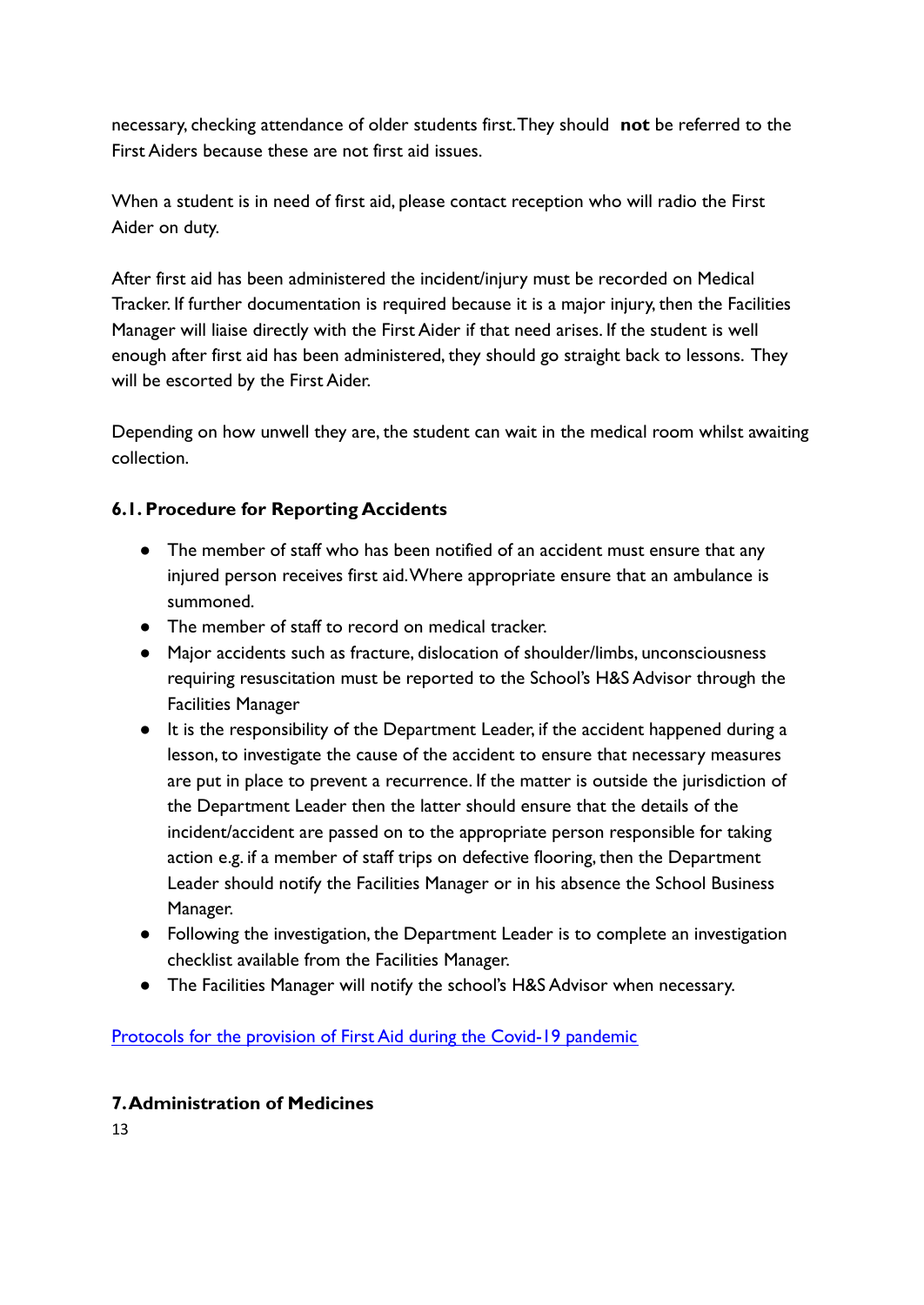All medication will be administered to students in accordance with the DfE document **["Supporting pupils at School with medical conditions"](https://www.gov.uk/government/uploads/system/uploads/attachment_data/file/484418/supporting-pupils-at-school-with-medical-conditions.pdf)**

The only medication kept and administered within school are those prescribed specifically for a student at the request of the parent / guardian and with the consent of the Medical Officer. Records of administration will be kept in the medical room.

No member of staff should administer any medicines unless a request form has been completed by the parent / guardian.

All medications kept in school are securely stored in the medical room with access strictly controlled.

Where children need to have access to emergency medication i.e. asthma inhalers, epi-pen etc., it will be kept in the filing cabinets in the medical room, and clearly labelled.

## **7.1. Health Care Plans**

Health care plans are in place for those pupils with complex medical needs e.g. chronic or ongoing medical conditions (e.g. diabetes, epilepsy, anaphylaxis etc.)

These plans are reviewed annually by the School Nurse and the Medical Officer, and written precautions / procedures made available to staff.

Staff undergo specific training related to health conditions of pupils and administration of medicines (e.g. diabetes, epilepsy, anaphylaxis etc.) by a health professional as appropriate.

#### **8.Accident Reporting**

All major accidents and incidents will be reported to the school's H&S Advisor by the Facilities Manager, who will decide on the appropriate steps to take.

Accidents are recorded on Medical Tracker. As much detail as possible must be supplied when reporting an accident. Each accident must be recorded on Medical Tracker as soon as possible after the accident occured.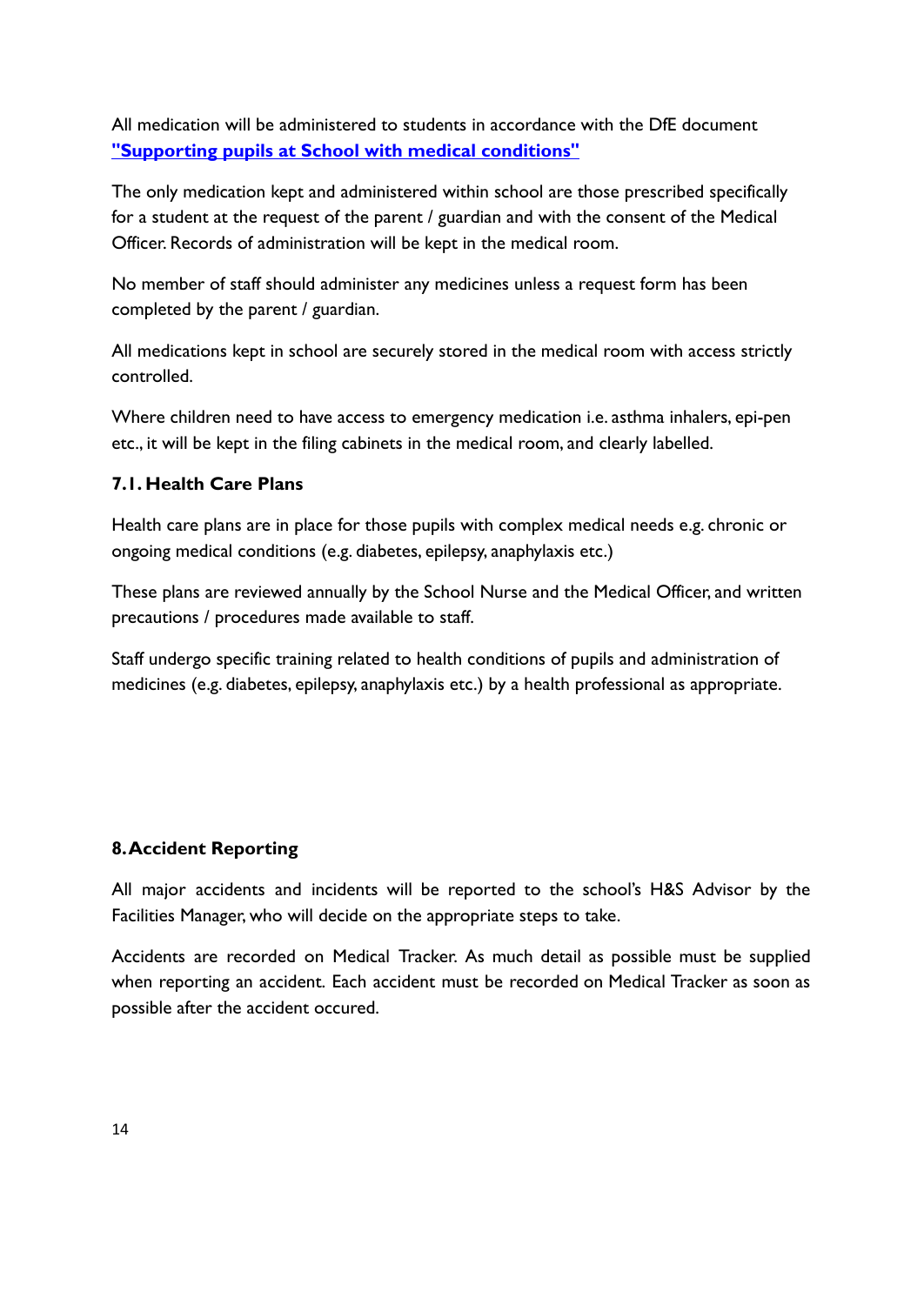Records held on medical tracker will be retained by the school for a minimum of 3 years, in accordance with regulation 25 of the Social Security (Claims and Repayments) Regulations 1979, and then securely disposed of.

## **8.1. Reporting to the Health and Safety Executive (HSE)**

Incidents involving a fatality or major injury will be reported immediately to the Health & Safety Advisor on 01987208270 or 07585974706, who will report these to the Health and Safety Executive (HSE) on 0845 300 9923 or on-line at [http://www.hse.gov.uk/riddor/.](http://www.hse.gov.uk/riddor/)

Incidents resulting in the following must be reported to the HSE within 10 days of the incident occurring, so it is very important to report these to the Health & Safety Advisor as soon as they occur.

The quickest way of doing this is by emailing it to [safety@rosherville.org.uk](mailto:safety@rosherville.org.uk)

Reportable injuries, diseases or dangerous occurrences include:

- death
- specified injuries.These are:
- fractures, other than to fingers, thumbs and toes
- amputations
- any injury likely to lead to permanent loss of sight or reduction in sight
- any crush injuries to the head or torso causing damage to the brain or internal organs
- serious burns (including scalding)
- any scalping injury
- any loss of consciousness caused by head injury or asphyxia
- any other injury arising from working in an enclosed space which leads to hypothermia or heat-induced illness, or requires resuscitation or admittance to hospital for more than 24 hours
- injuries where an employee is away from work or unable to perform their normal work duties for more than 7 consecutive days
- where an accident leads to someone being taken to hospital
- where something happens that does not result in an injury, but could have done
- near-miss events that do not result in an injury, but could have done. Examples of near-miss events relevant to schools include, but are not limited to:
- the collapse or failure of load-bearing parts of lifts and lifting equipment
- the accidental release of a biological agent likely to cause severe human illness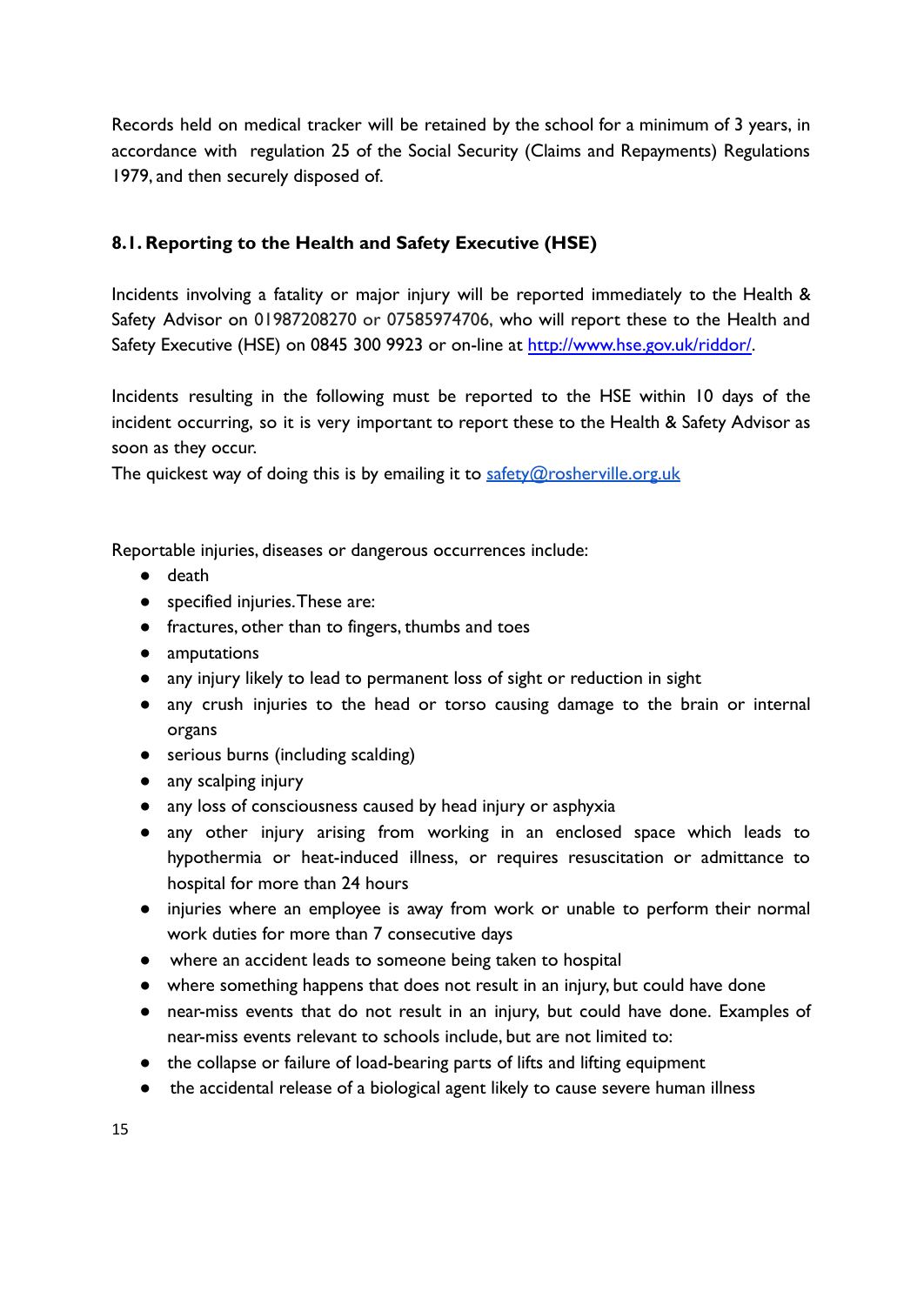- the accidental release or escape of any substance that may cause a serious injury or damage to health
- An electrical short circuit or overload causing a fire or explosion

Positive Covid-19 tests on pupils and staff will also be reported through RIDDOR.

Schools with early years' provision will also:

#### **8.2 Notifying parents**

The Medical Officer will inform parents of any accident or injury sustained by a pupil in the Early Years Foundation Stage, and any first aid treatment given, on the same day, or as soon as reasonably practicable.

#### **8.3 Reporting child protection agencies**

The Inclusion Manager will notify the Newham Child Protection Agency of any serious accident or injury to, or the death of, a pupil in the Early Years Foundation Stage while in the school's care.

#### **8.4 Reporting to Ofsted**

The Headteacher will notify Ofsted of any serious accident, illness or injury to, or death of, a pupil in the Early Years Foundation Stage while in the school's care.This will happen as soon as is reasonably practicable, and no later than 14 days after the incident.

#### **9. Health and Safety Information and Training**

#### **9.1. Communication of Information**

The Facilities Manager is responsible to communicate Health & Safety information to all staff The Health and Safety Law poster is displayed in the reception.

There is also a Health and Safety notice board to display all relevant Health and Safety matters referred to above.

The Health & Safety Advisor will provide competent health and safety advice.

16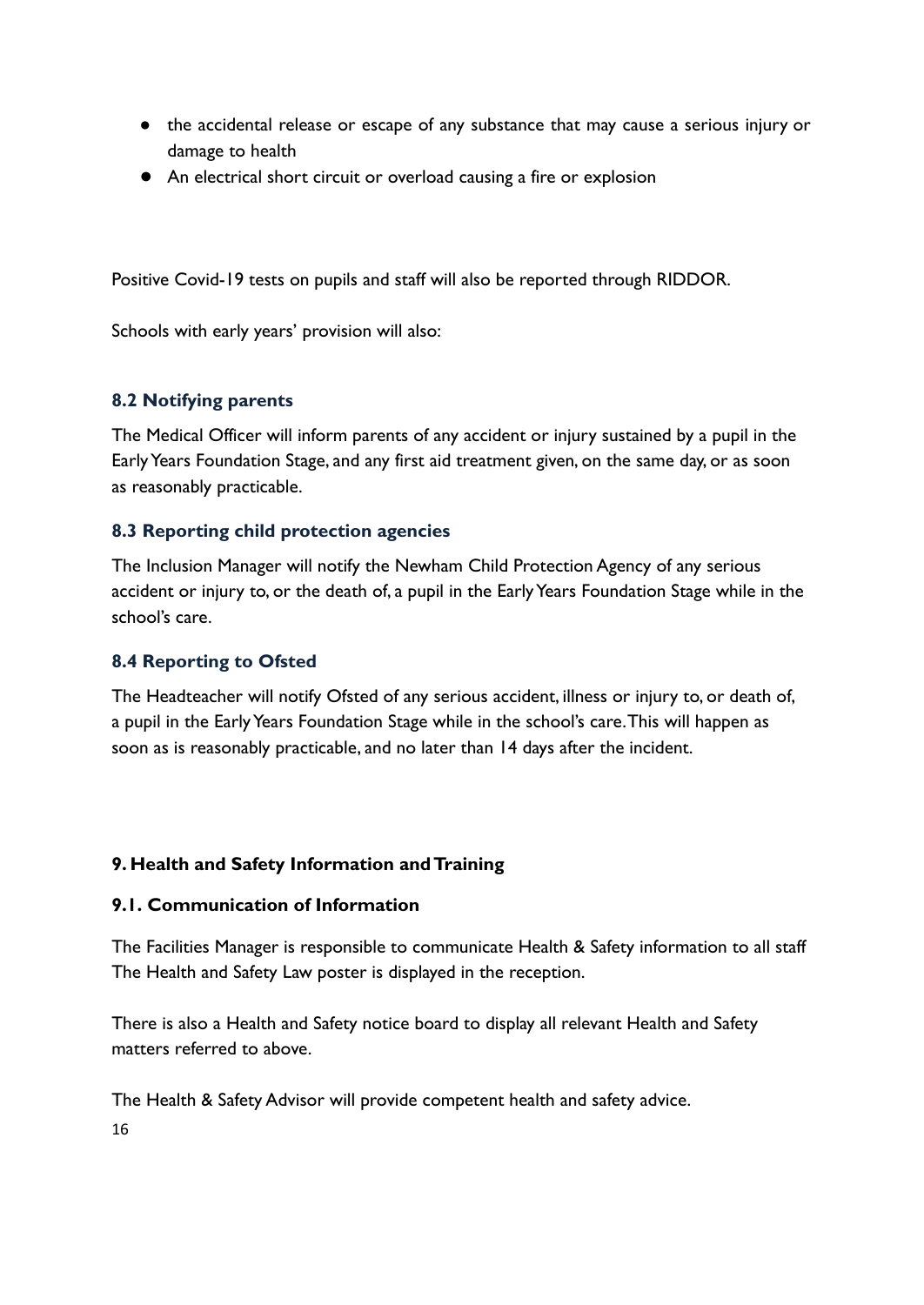## **9.2. Health and Safety Training**

Health and safety induction training will be provided and documented for all new employees by the Facilities Manager.

The Headteacher is responsible for ensuring that all staff are provided with adequate information and identifying the health and safety training needs of staff.

All employees will be provided with:

- Induction training in the requirements of this policy
- Update training in response to any significant change
- Training in specific skills needed for certain activities, (e.g. use of hazardous substances)
- Refresher training where required

Each member of staff is also responsible for drawing the Headteacher / their Line Manager's attention to their own personal needs for training and for not undertaking duties unless they are confident that they have the necessary competence.

# **10. Lone Working**

Staff are encouraged not to work alone in school.Work carried out unaccompanied or without immediate access to assistance should be risk assessed to determine if the activity is necessary.Work involving potentially significant risks (for example work at height) should not be undertaken whilst working alone. If there is any doubt about the task to be performed then the task will be postponed until other members of staff are available.

Lone working may include:

- late working
- home or site visits
- weekend working
- site manager duties
- site cleaning duties
- working in a single occupancy office

Where lone working cannot be avoided staff should: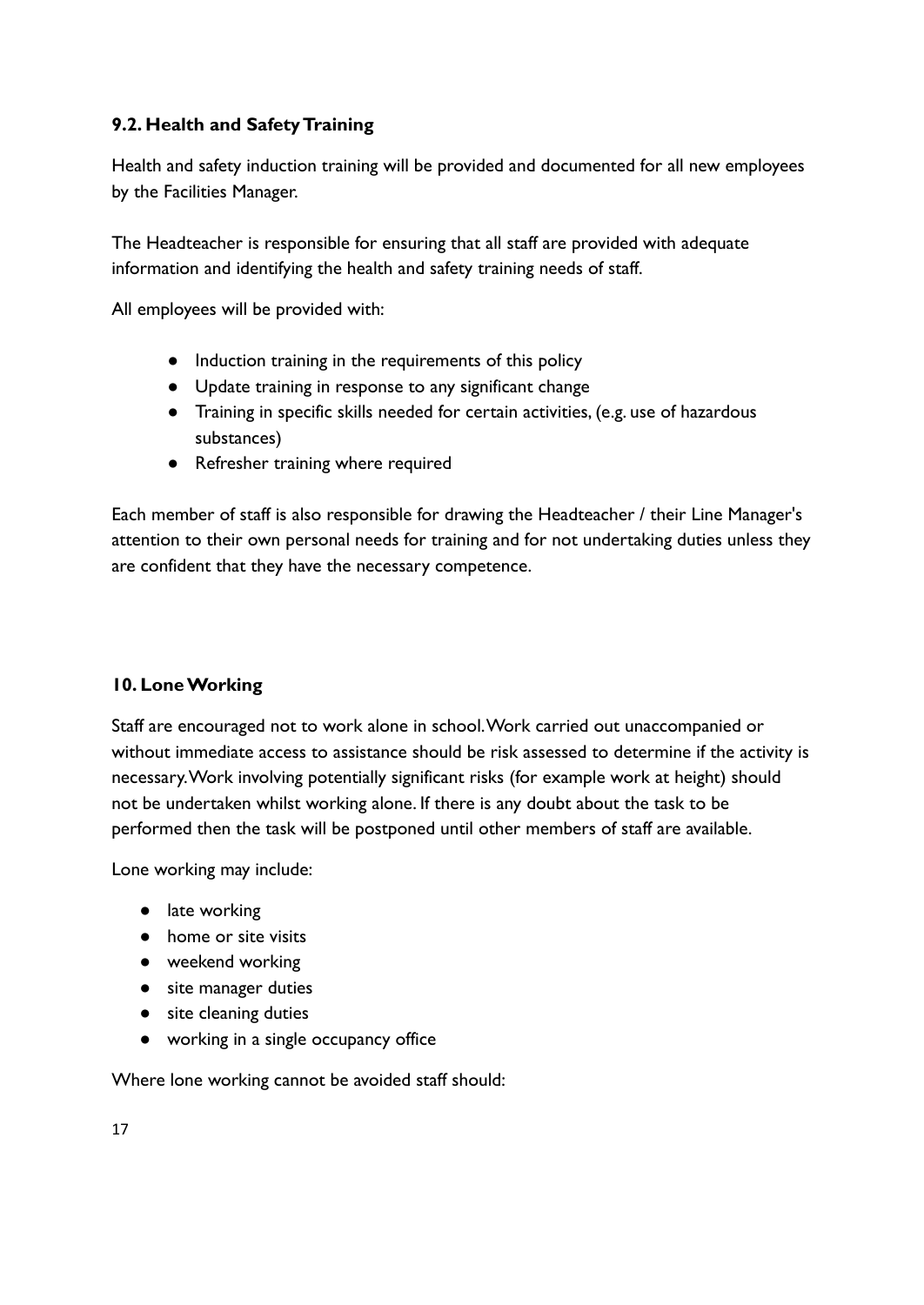- **●** Obtain the Head teacher's/senior member of staff's permission and notify him/her on each occasion when lone working will occur.
- **●** Ensure they do not put themselves or others at risk
- **●** Ensure they have means to summon help in an emergency e.g. access to a telephone or mobile telephone etc.
- **●** When working off site (e.g. when visiting homes) staff are only allowed to do so when accompanied by another member of staff.They should notify a colleague of their whereabouts and the estimated time of return. (Staff undertaking home visits to obtain as much background information as possible about the child/family being visited).
- **●** Key holders attending empty premises where there has been an incident or suspected crime should do so with a colleague if possible or with support from the school's key holding company.They should not enter the premises unless they are sure it is safe to do so.
- **●** Report any incidents or situations where staff may have felt "uncomfortable".

The lone worker must be medically fit to work alone.

#### **11. Premises and Work Equipment**

Regular statutory inspection and testing of school equipment is conducted by appropriate contractors according to timescales specified by the HSE and H&S Advisor. Records of such monitoring will be held by the Facilities Manager, Science Technicians, Cleaning Supervisor, DT Technician and Departmental Leaders.

Individual Department Leads are responsible for identifying all plant and equipment in an equipment register and ensuring that any training or instruction needs, personal protective equipment requirements are identified and relevant risk assessments conducted. Equipment restricted to those users who are authorised / have received specific training can be found in the training records of individual members of staff.

All staff are required to report to the Site Team any problems found with plant/equipment. Defective equipment will be clearly marked and taken out of service by storing in a secure location pending repair / disposal.

#### **11.1. Curriculum areas**

Department Leads are responsible for ensuring maintenance requirements for equipment in their areas are identified and implemented.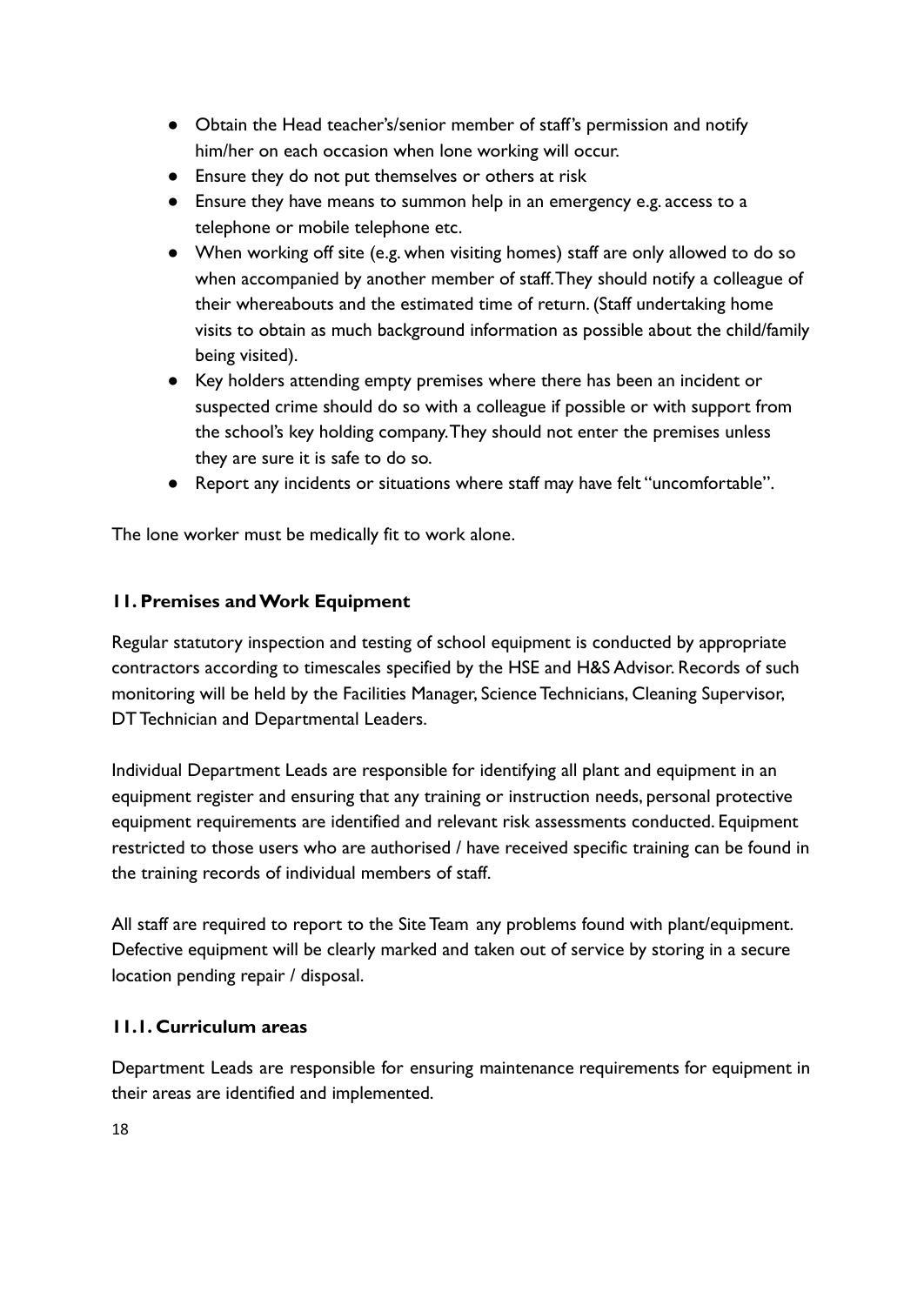## **11.2. Electrical safety**

All staff should monitor the condition of plugs, cables and electrical equipment and conduct a quick visual inspection prior to use.

All portable items of electrical equipment will be subject to PAT (portable appliance testing) annually, conducted by a qualified contractor arranged by the Facilities Manager.

Personal items of equipment (electrical or mechanical) should not be brought into the school without prior authorisation and subjected to the same tests as school equipment.

Major fixed wiring circuits are tested on a rolling programme of 20% each year, covering the total over a period of five years.

## **11.3. External play equipment**

The external play equipment will only be used when supervised. Equipment will be checked daily before use for any apparent defects by a member of staff. Play equipment is subject to an annual inspection by a qualified contractor arranged by the Facilities Manager.

## **12. Flammable and Hazardous Substances**

Every attempt will be made to avoid, or choose the least harmful of substances which fall under the "Control of Substances Hazardous to Health Regulations 2002" (the COSHH Regulations). Within curriculum areas (in particular Science and DT) Departmental Leaders are responsible for COSHH and ensuring that an up to date inventory and model risk assessments contained in the relevant national publications (CLEAPSS,Association for Science Education's "Topics in Safety" etc.) are in place.

They shall ensure:

- An inventory of all hazardous substances used on site is compiled and regularly reviewed.
- Material safety data sheets are obtained from the relevant supplier for all such materials. Remember the safety data sheets are not your risk assessments for that chemical but information only.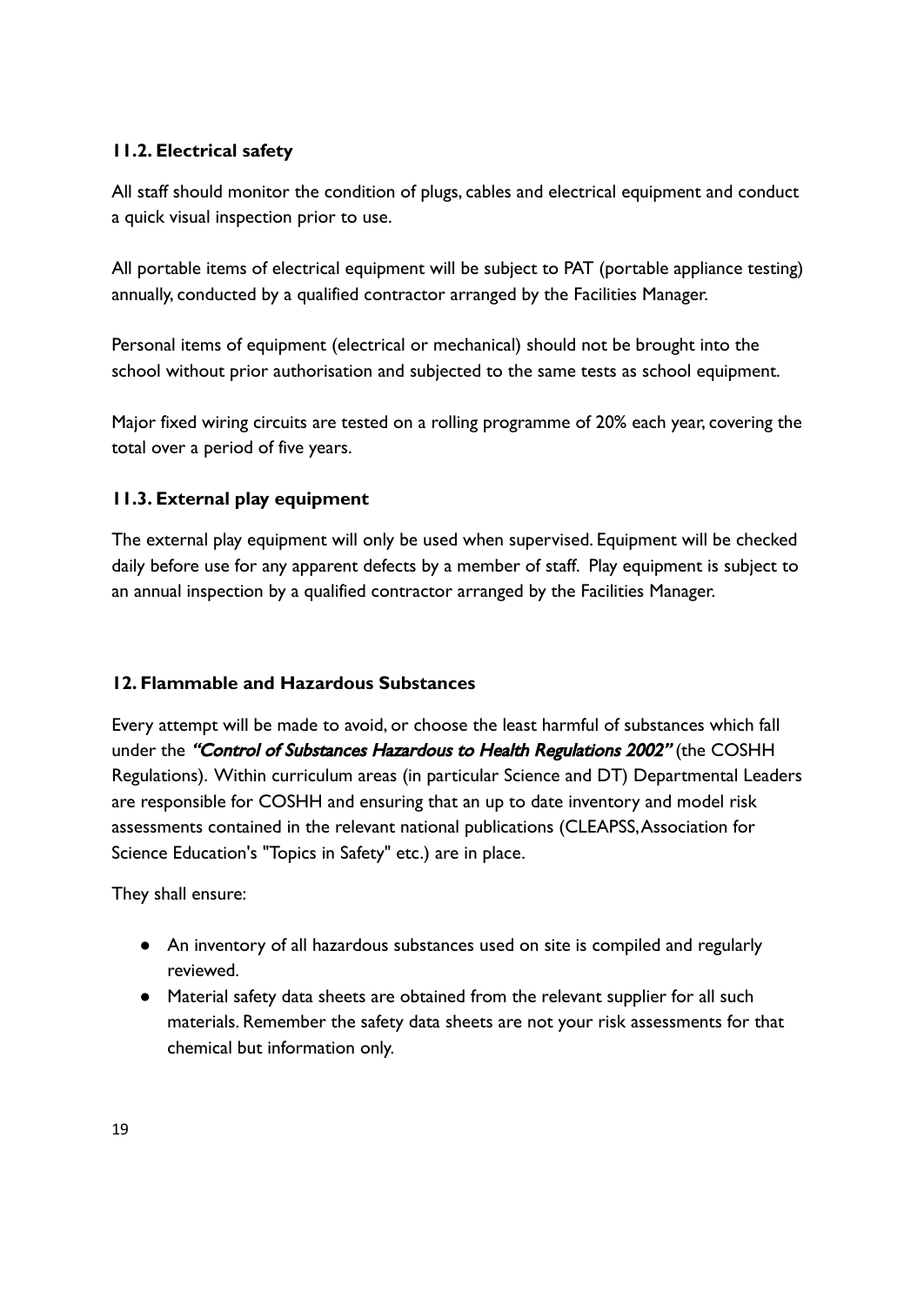- Risk assessments are conducted for the use of hazardous substances (where generic risk assessments are available e.g. for products purchased from approved suppliers, these are adapted to suit specific use of material on site).
- All chemicals are appropriately and securely stored out of the reach of children.
- All chemicals are kept in their original packaging and labelled (no decanting into unmarked containers).
- Suitable personal protective equipment (PPE) has been identified and available for use.

# **12.1. Radioactive sources**

The school follows CLEAPSS guidance L93 in Managing ionising radiations and radioactive sources as well as guidance from the H&S Advisor on radiation protection

The member of staff in charge of radioactive sources (RPS) is Head of Science and is responsible for ensuring all records pertaining to radioactive sources are maintained.

## **13. Lifting and Handling**

Generic risk assessments for regular manual handling operations are undertaken and staff are provided with information on safe moving and handling techniques.

Staff should ensure that they are not lifting heavy items and equipment unless they have received training and/or equipment in order to do so safely.

All manual handling activities which present a significant risk to the health and safety of staff, will be reported to the Facilities Manager and where such activities cannot be avoided a risk assessment will be conducted to ensure such risks are adequately controlled.A copy of this assessment will be provided to employees who must follow the instruction given when carrying out the task.

## **13.1. Paediatric Moving and Handling**

All staff who move and handle students have received appropriate training

All moving and handling of students has been risk assessed and recorded by a competent member of staff.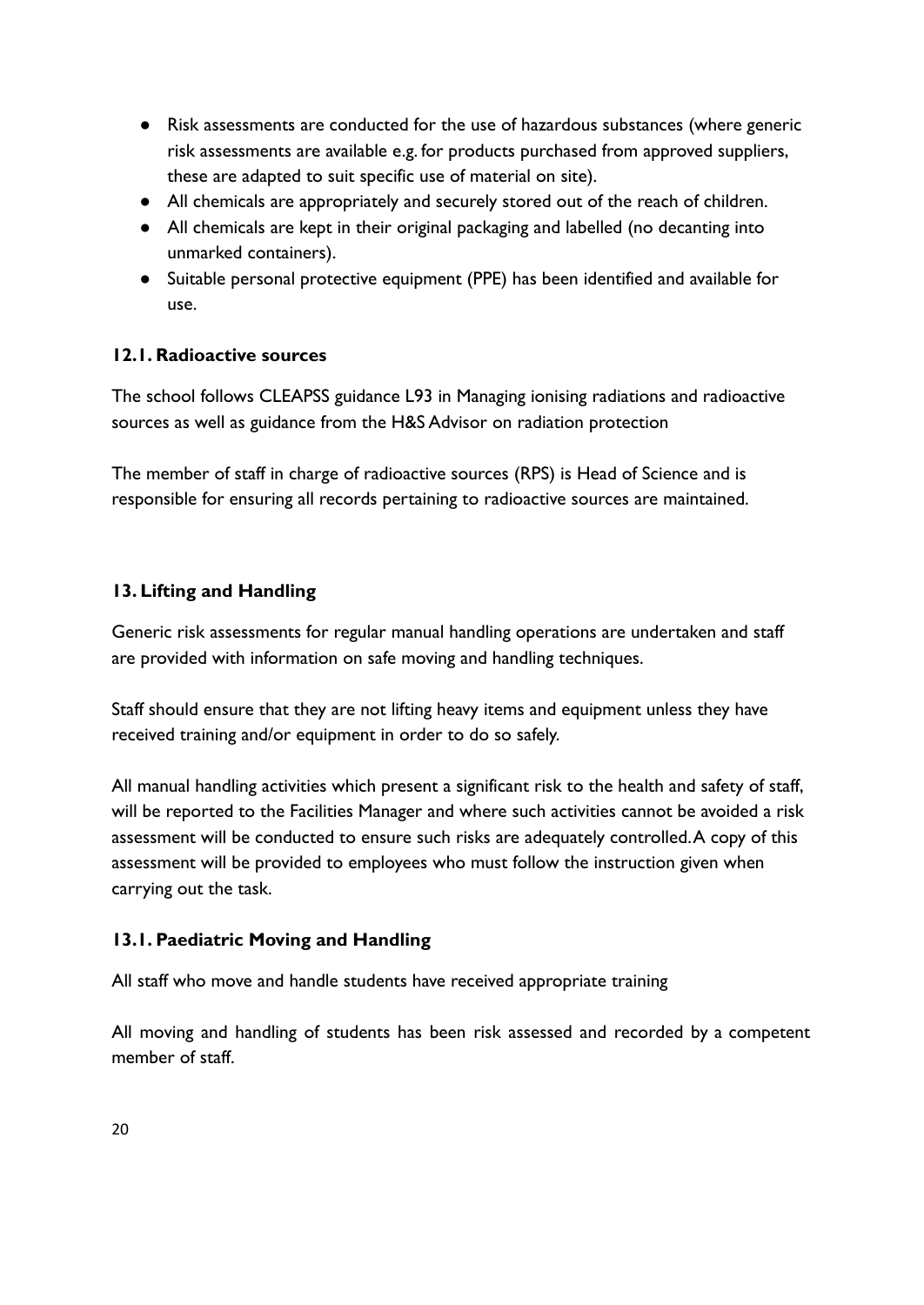## **14.Asbestos**

The asbestos register is held in the Facilities Manager's Office and will be made available to all staff and visiting contractors prior to **any** work commencing on the fabric of the building or fixed equipment.

The School's Asbestos Authorising Officers are Humphrey Aiyanyor-Irabor and Michele Barthram.The refresher training is required every 3 years.

The Facilities Manager shall ensure:

- The asbestos log is maintained and is up-to-date
- All work on the fabric of the building or fixed equipment is checked against the asbestos management plan and if necessary advice sought from the H&S consultant before work commences
- An annual visual inspection of asbestos containing materials on site is conducted and recorded in the asbestos log

Please note that even drilling a hole or pushing a drawing pin into asbestos containing materials may result in the release of fibres into the air.

**Under no circumstances must staff drill or affix anything to walls without first obtaining approval from the Facilities Manager with reference being made to the school's asbestos management plan of knowing locations, actions required and control measures in place.**

Any damage to materials known or suspected to contain asbestos should be reported to the Facilities Manager, who will contact the Health and Safety Advisor for advice.

Any contractor who is suspected to be carrying out unauthorised work on the fabric of the building should be reported to the Facilities Manager.

## **15. Contractors**

All contractors used by the school shall ensure compliance with relevant health and safety legislation, guidance and good practice.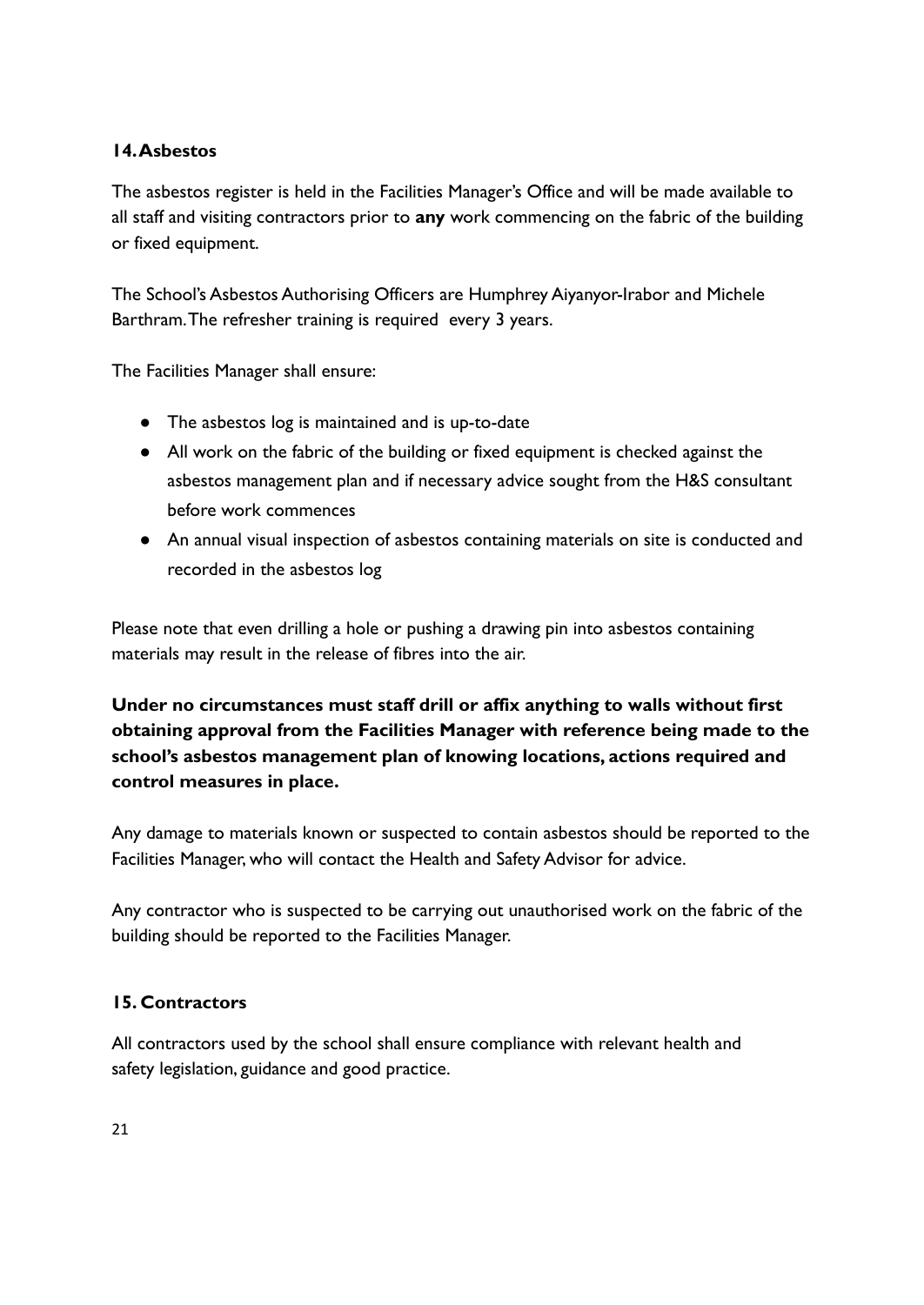All contractors must report to reception where they will be asked to sign in and wear an identification badge. Contractors will be issued with guidance on fire procedures, local management arrangements and vehicle movement restrictions from the Site Team.

All contractors must be accompanied by a member of the Site Premises Team at all times unless they have submitted a valid DBS certificate to the front office.

The Facilities Manager is responsible for monitoring areas where the contractor's work may directly affect staff and pupils and for keeping records of all contractor work.

## **15.1. School Managed Projects**

Where the school undertakes projects directly, the Trust would be considered the 'client' and therefore have additional statutory obligations.

These are managed by the Facilities Manager who will ensure that the Trust's ' approval / Trustees is sought before work can start. Also, all statutory approvals, such as planning permission and building regulations need to be obtained.This would include whether CDM regulations will apply.

Contractors will be asked to provide risk assessments and method statements specific to the site and works to be undertaken.The school, contractor(s) and any subcontractor(s) involved will agree to the risk assessment and safe systems of work to be used prior to works commencing on site.

## **16.Work at Height**

It is the trust's policy that all working at height (WAH) activity is properly planned, supervised and carried out by competent people. This includes using the right type of equipment for working at height.

The Facilities Manager is responsible for producing a suitable and sufficient assessment of the risk supported by a Safe System of Work (SSoW) factoring in:

- The height of the task; the duration and frequency; and
- The condition of the surface being worked on. However, there will also be certain low-risk situations where common sense tells you no particular precautions are necessary.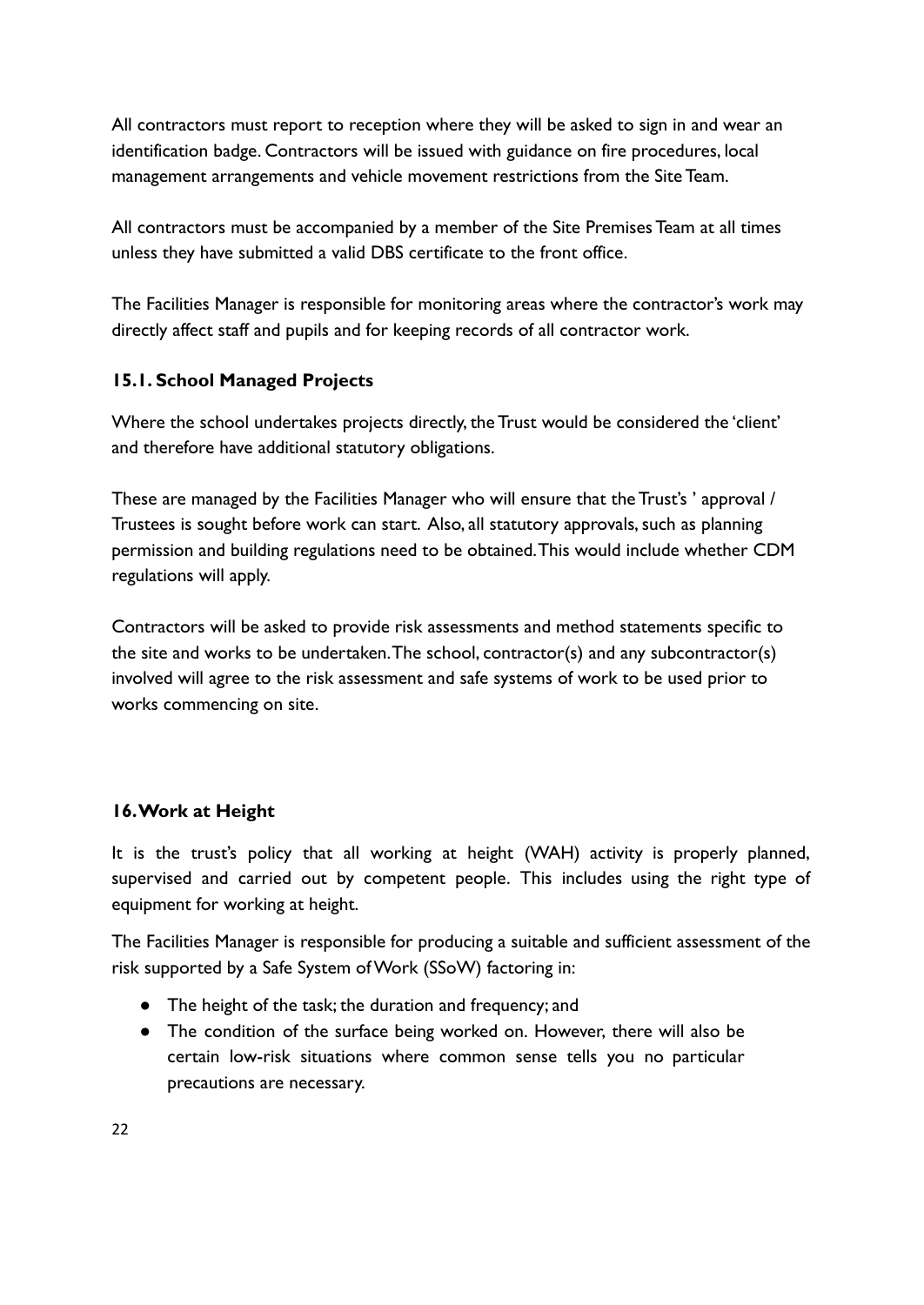We will ensure that work is properly planned, supervised and carried out by a competent person with the skills, knowledge and experience to do the work.

In addition:

- the facilities team retains ladders for working at height
- students are prohibited from using ladders
- staff will wear appropriate footwear and clothing when using ladders
- contractors are expected to provide their own ladders for working at height
- before using a ladder, staff are expected to conduct a visual inspection to ensure its safety
- access to high levels, such as roofs, is only permitted by trained persons

#### **16.1. Competence**

The Facilities Manager must ensure that all persons undertaking an activity where they are working at height have sufficient skills, knowledge and experience to undertake the task, or, if they are being trained, that they work under the supervision of somebody competent to do it.

In the case of low-risk, short duration tasks (short duration means tasks that take less than 30 minutes) involving ladders, competence requirements may be no more than making sure the person(s) undertaking the task receive instruction on how to use the equipment safely (e.g. how to tie a ladder properly) and appropriate training.

When a more technical level of competence is required the Facilities Manager should seek advice from the H&S Advisor.

#### **16.2. Must Do's**

Avoid work at height where it is reasonably practicable to do so and where working at height cannot be avoided:

- Prevent falls using either an existing place of work that is already safe or the right type of equipment
- Minimise the distance and consequences of a fall, by using the right type of equipment where the risk cannot be eliminated
- Do as much work as possible from the ground
- Ensure workers can get safely to and from where they work at height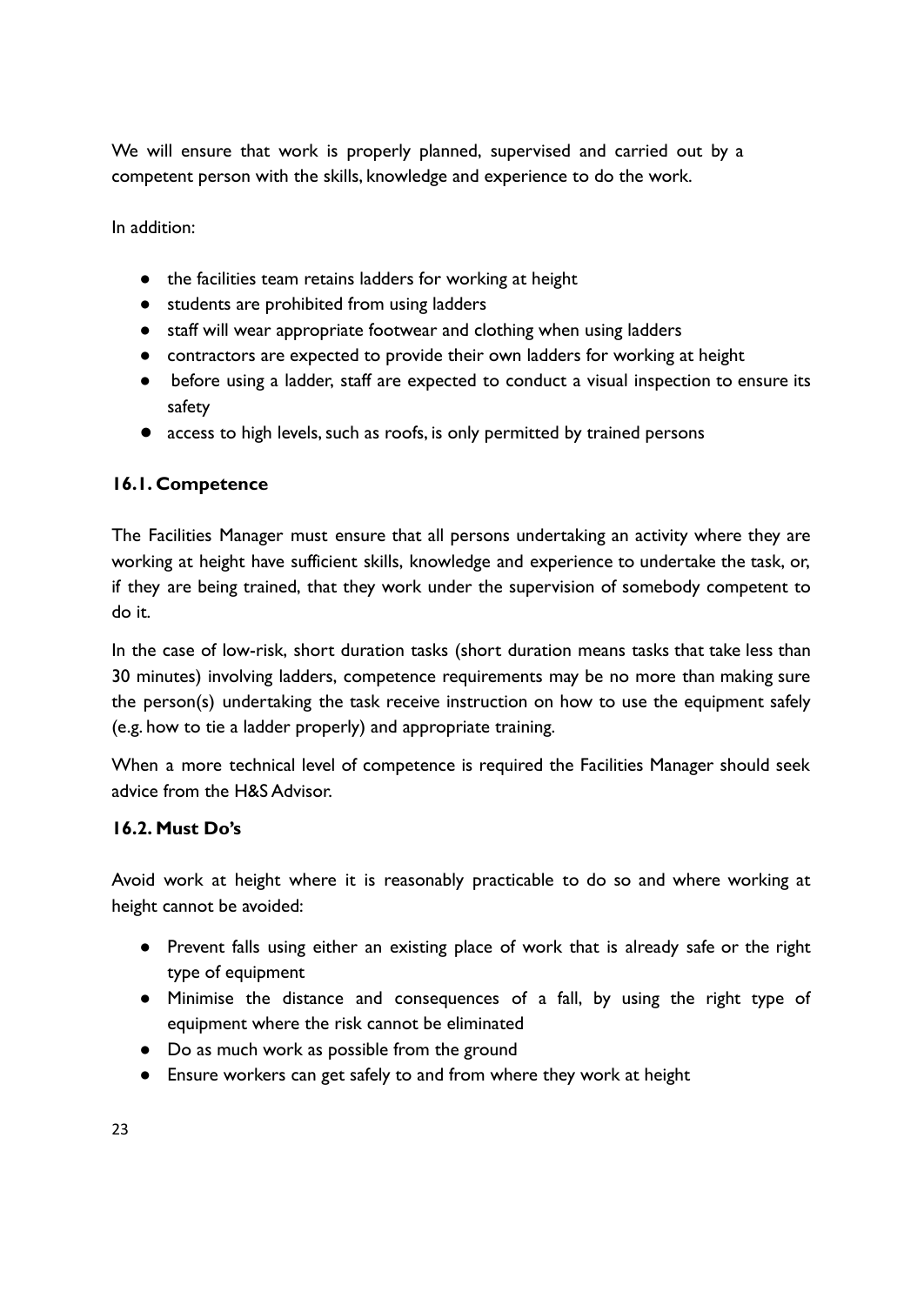- Ensure equipment is suitable, stable and strong enough for the job, maintained and checked regularly
- Make sure you don't overload or overreach when working at height
- Take precautions when working on or near fragile surfaces
- Provide protection from falling objects
- Consider your emergency evacuation and rescue procedures.

#### **16.3. Safe Use of a Ladder**

- Suitable access is provided where appropriate.
- All ladders, step-ladders and other access equipment is regularly inspected and maintained by a competent person and paper copy or electronic records are maintained.
- Relevant staff have received adequate training in the safe use of ladders and stepladders and hazards associated with their use.
- Ladders are not used in adverse weather conditions or areas where there is a significant risk from moving vehicles.
- Where the specific risk assessment records that a ladder can be used, in areas where there is vehicle movement the preventative and protective measure will include a prohibition on vehicle movement and close supervision of the activity.
- Ladders are only used on a surface that is flat and in good condition.
- Ladders are secured when in use; either at the top or bottom and an arrangement is in place for the suitable storage of ladders.

#### **16.4. Roof Work**

The Facilities Manager is responsible for implementing a process for contractors to undertake maintenance work or other activities at roof height or on the roof or in roof void.The following precautions must be taken:

- A Permit To Work (PTW) must be put in place.
- A suitable and sufficient risk assessment and method statement (RAMS) must be produced and approved by the Facilities Manager.
- Anyone going onto the roof must be competent and given sufficient information, instruction and training, and be supervised.
- Prohibition on lone working.

## **17. Display Screen Equipment (DSE)**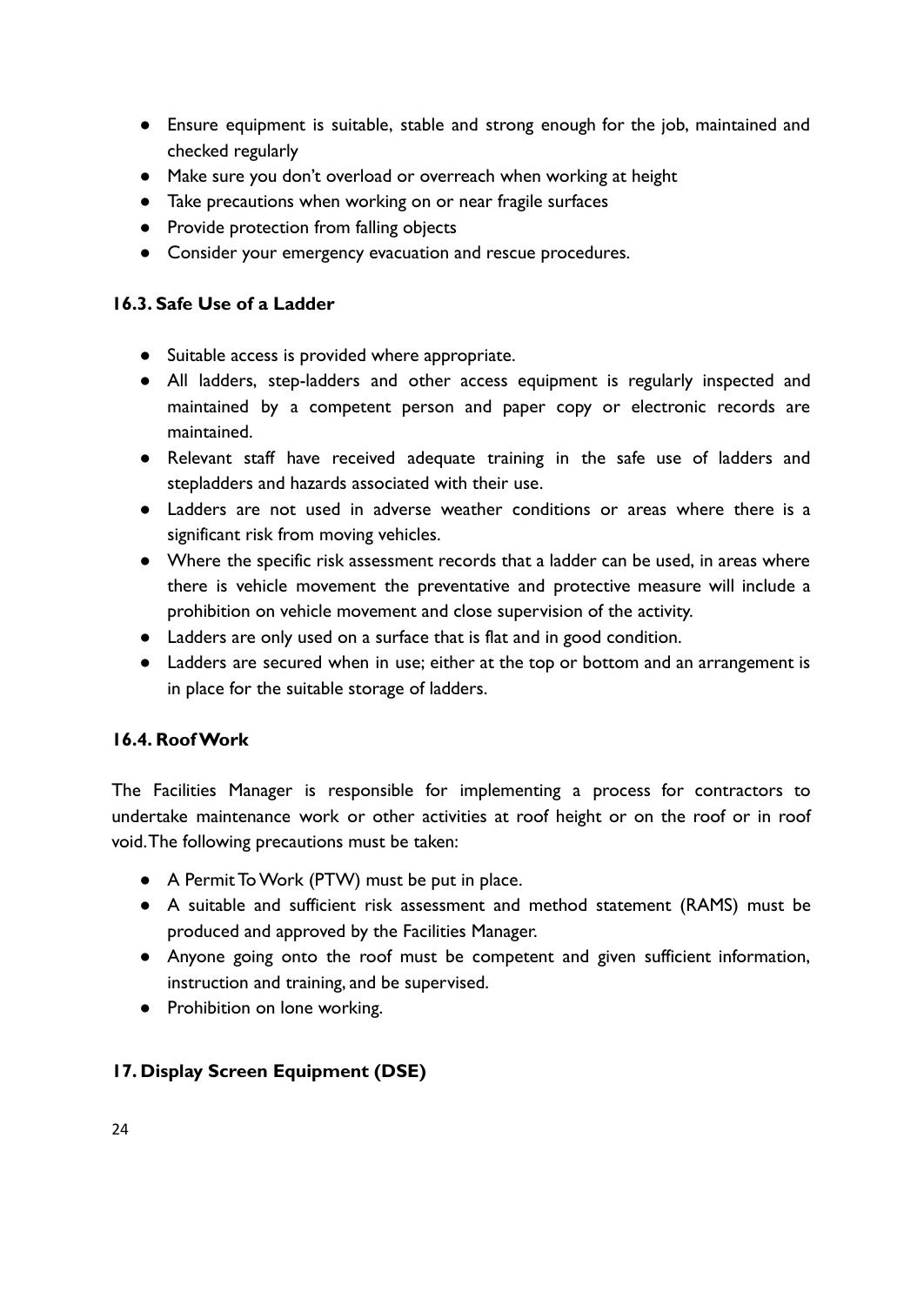All staff who habitually use computers as a significant part of their normal work (significant is taken to be continuous / near continuous spells of an hour at a time) e.g. admin staff, finance staff etc. should have an assessment.

The DSE assessor for the school is the Business Manager.

Advice on the use of DSE is available from the H&S Advisor.

#### **18.Vehicles on Site**

Vehicular access to the school is restricted to school staff and visitors only and not for general use by parents / guardians when bringing children to school or collecting them. The access from the road shall be kept clear for emergency vehicles.

The vehicle access gate must not be used for pedestrian access. If an event is being held outside of normal school activities for which this is the sole access, then all due care must be taken to ensure the safety of those passing through this entrance, and a suitable and sufficient risk assessment completed for pedestrian and vehicular movement.

#### **19. Stress/Wellbeing**

The school and Trust are committed to promoting high levels of health and well-being and recognise the importance of identifying and reducing workplace stress through risk assessment, in line with HSE guidance.

Systems are in place within the school for responding to individual concerns and monitoring staff workloads e.g. through risk assessment and Occupational Health referral.

#### **20. Infection, prevention and control**

We follow national guidance published by Public Health England when responding to infection control issues.We will encourage staff and pupils to follow this good hygiene practice, outlined below, where applicable.

#### **20.1 Handwashing**

- ●Wash hands with liquid soap and warm water, and dry with paper towels
- ●Always wash hands after using the toilet, before eating or handling food, and after handling animals

25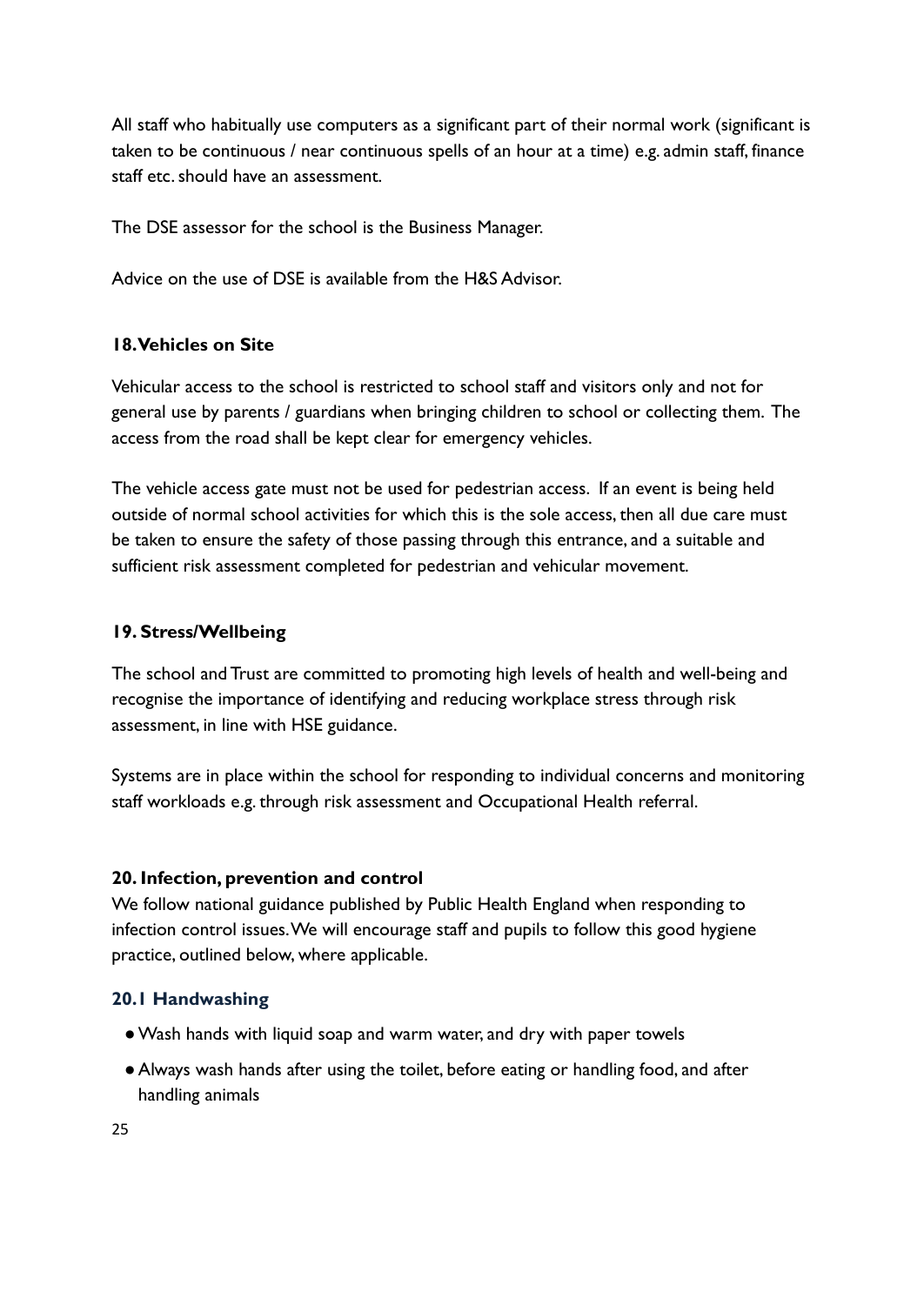● Cover all cuts and abrasions with waterproof dressings

#### **20.2 Coughing and sneezing**

- Cover mouth and nose with a tissue
- ●Wash hands after using or disposing of tissues
- ●Spitting is discouraged

#### **20.3 Personal protective equipment**

- ●Wear disposable non-powdered vinyl or latex-free CE-marked gloves and disposable plastic aprons where there is a risk of splashing or contamination with blood/body fluids (for example, nappy or pad changing)
- ●Wear goggles if there is a risk of splashing to the face
- Use the correct personal protective equipment when handling cleaning chemicals

#### **20.4 Cleaning of the environment**

**●** Clean the environment, including toys and equipment, frequently and thoroughly

#### **20.5 Cleaning of blood and body fluid spillages**

- Clean up all spillages of blood, faeces, saliva, vomit, nasal and eye discharges immediately and wear personal protective equipment
- ●When spillages occur, clean using a product that combines both a detergent and a disinfectant and use as per manufacturer's instructions. Ensure it is effective against bacteria and viruses and suitable for use on the affected surface
- ●Never use mops for cleaning up blood and body fluid spillages use disposable paper towels and discard clinical waste as described below
- ●Make spillage kits available for blood spills

#### **20.6 Laundry**

- ●Wash laundry in a separate dedicated facility
- ●Wash soiled linen separately and at the hottest wash the fabric will tolerate
- ●Wear personal protective clothing when handling soiled linen
- Bag children's soiled clothing to be sent home, never rinse by hand

#### **20.7 Clinical waste**

●Always segregate domestic and clinical waste, in accordance with local policy 26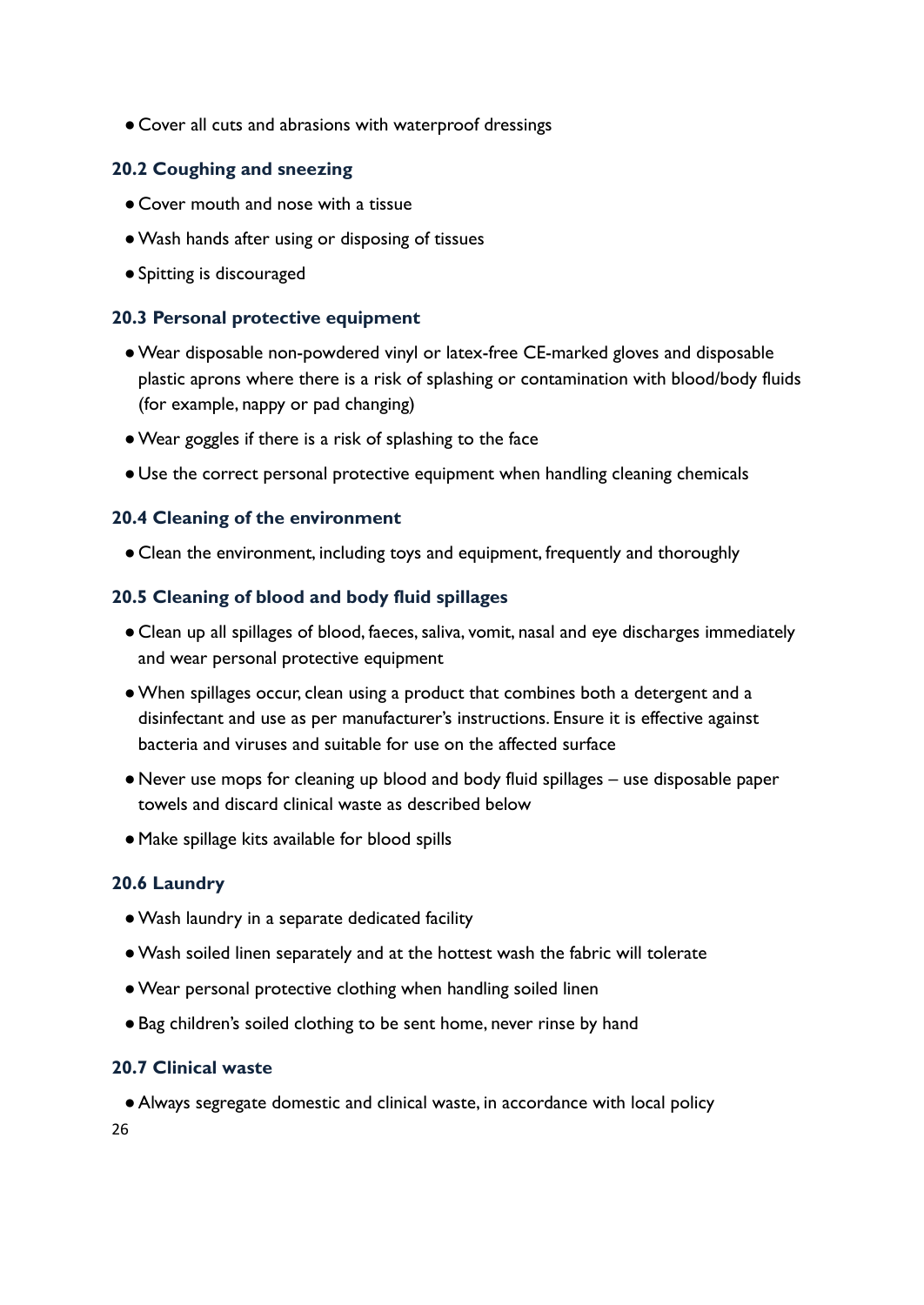- Used nappies/pads, gloves, aprons and soiled dressings are stored in correct clinical waste bags in foot-operated bins
- ●Remove clinical waste with a registered waste contractor
- ●Remove all clinical waste bags when they are two-thirds full and store in a dedicated, secure area while awaiting collection

#### **20.8 Animals**

- Wash hands before and after handling any animals
- ●Keep animals' living quarters clean and away from food areas
- ●Dispose of animal waste regularly, and keep litter boxes away from pupils
- ●Supervise pupils when playing with animals
- ●Seek veterinary advice on animal welfare and animal health issues, and the suitability of the animal as a pet

#### **20.9 Pupils vulnerable to infection**

Some medical conditions make pupils vulnerable to infections that would rarely be serious in most children.The school will normally have been made aware of such vulnerable children. These children are particularly vulnerable to chickenpox, measles or slapped cheek disease (parvovirus B19) and, if exposed to either of these, the parent/carer will be informed promptly and further medical advice sought. We will advise these children to have additional immunisations, for example for pneumococcal and influenza.

#### **20.10 Exclusion periods for infectious diseases**

The school will follow recommended exclusion periods outlined by Public Health England.

In the event of an epidemic/pandemic, we will follow advice from Public Health England about the appropriate course of action.

#### **21. Grounds Maintenance and Tree Management**

It is the school's policy that the seasonal trimming of hedges, grass areas and other foliage which may block or obstruct either the vehicle or pedestrian routes or street/pedestrian routes or lighting, and various other horticultural activities is carried out by competent people.

It is the responsibility of the Facilities Manager to: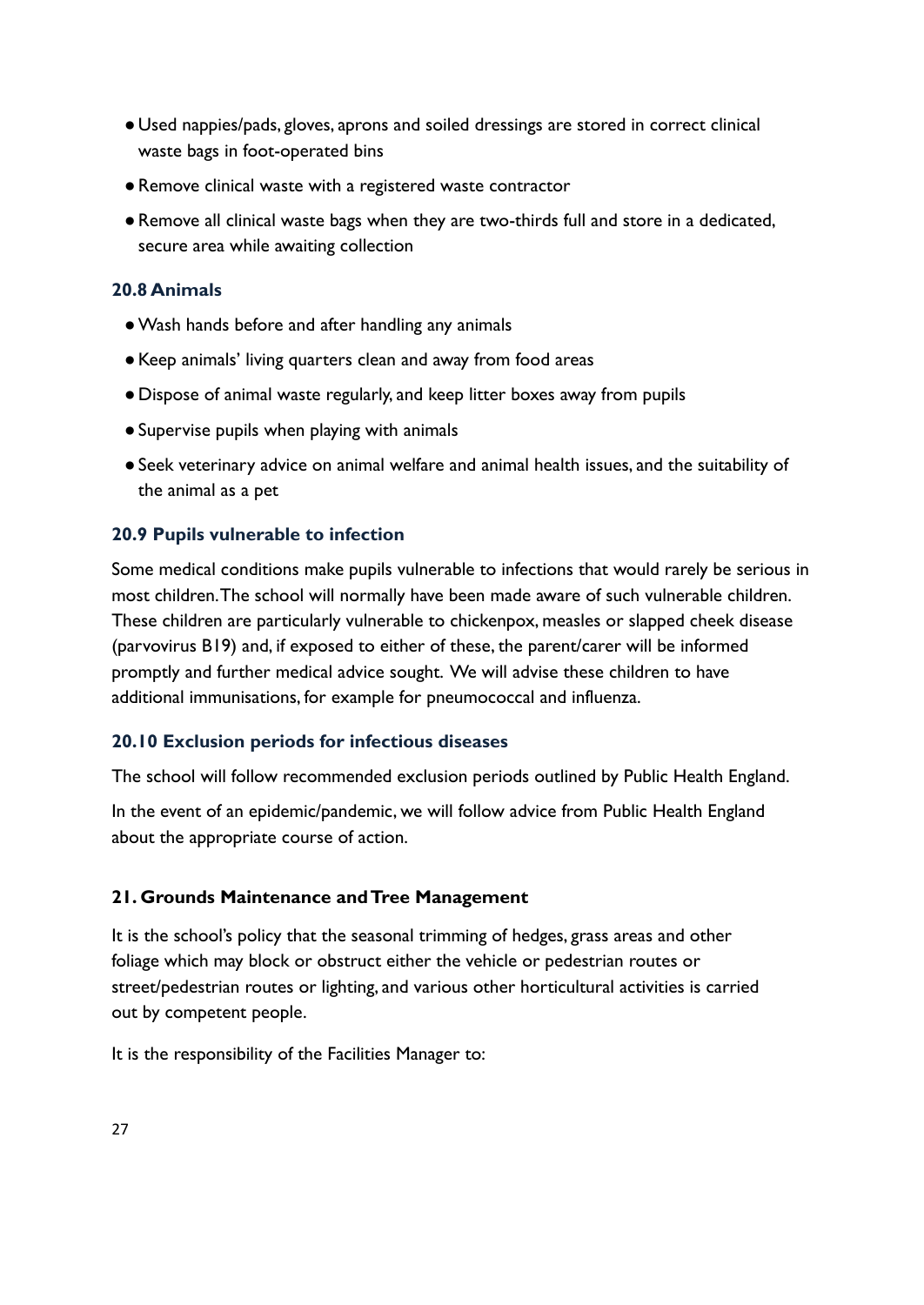- Select a competent arboriculturist to manage the individual trees, shrub and perennial/annual plants.
- In particular, to undertake a risk assessment to determine the health and safety of the trees.
- To produce a risk assessment and safe systems of work, to include: working at height, control of substances hazardous to health, use of work equipment and movement of vehicles etc.

The horticultural activities are undertaken by PRS (formerly Newham) and the contract is monitored by the Facilities Manager.

Requests for dealing with any outbreaks of infestation should be reported to the Facilities Manager.

For further information, relating to COSHH or the Management of Contractors refer to the relevant section of this policy.

## **Useful link**

Arboriculture Association <http://www.trees.org.uk/>

# **22. Legionella**

The school complies with advice on the potential risks from legionella as identified in the school's legionella water risk assessment and water log records.

A water risk assessment of the school has been completed by H20 Nationwide and the Facilities Manager is responsible for ensuring that operational controls are being conducted and recorded in the water log book. The Facilities Manager will be responsible for undertaking basic operational controls in lieu of a water risk assessment being conducted by the named company above.

The risks from legionella are mitigated by the following:

- weekly temperature checks
- weekly flushing of taps
- disinfection of showers
- ●

## **23.Visitor Arrangements**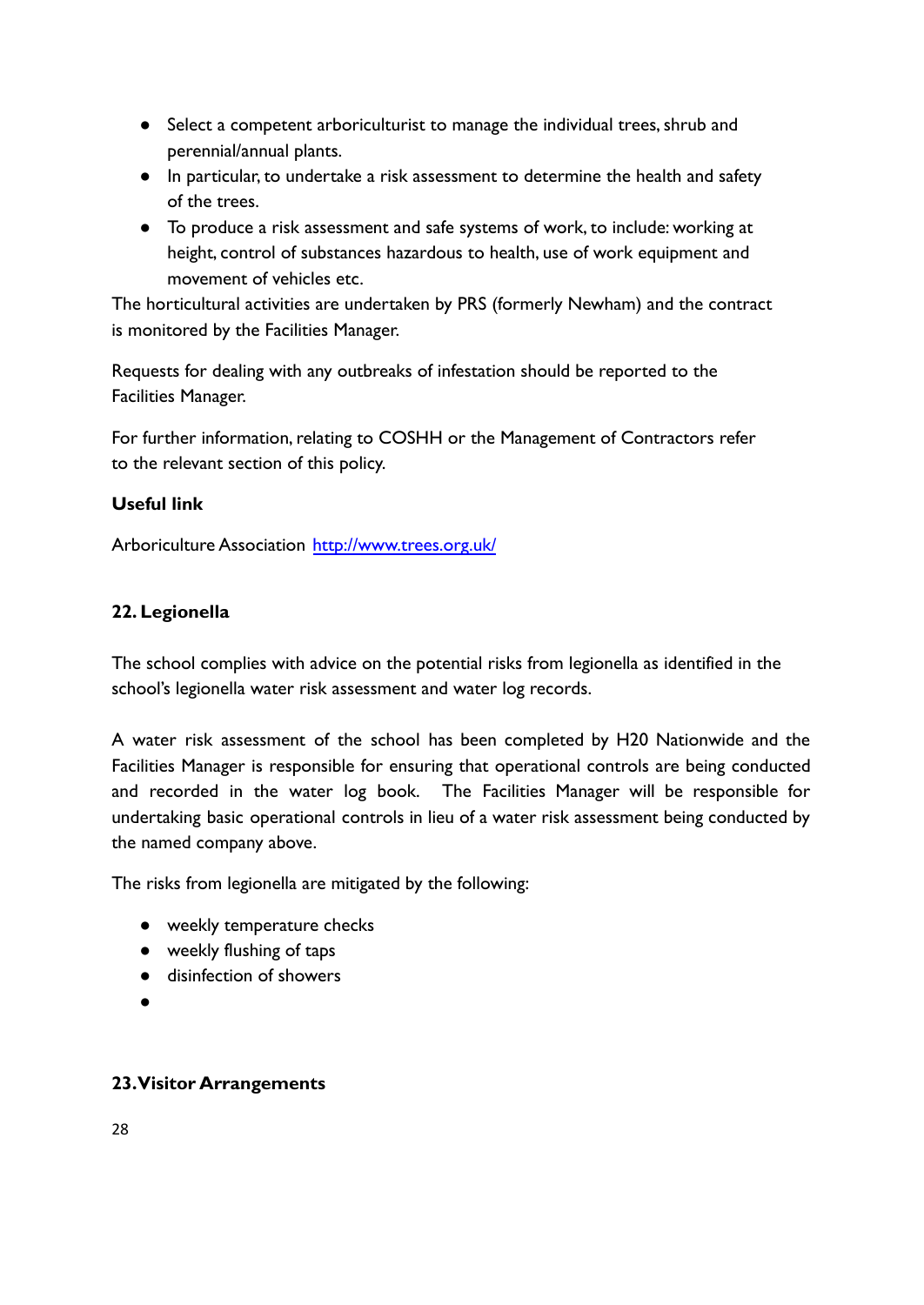If you are expecting a visitor to school, always inform the main reception where they will be signed in and wear a visitor's badge.Visitors should not be left unaccompanied at any time. Anyone found wandering around the site without a visitor's badge and without a member of staff **must be** challenged and inform SLT.

If the visitor arrives before the reception is opened at 8:00am, the visitor needs to wait in the reception until it is opened. If it is an emergency, the visitor needs to contact a member of the Site Team who will seek approval from SLT on site.

Any visitors without official business at the school, e.g. friends/family of staff or governors etc. must have prior permission from the Headteacher, or if during school holidays, the Business Manager before bringing the visitor into school.The visitor must sign in at reception and wear a visitor's badge and must be accompanied by a staff member at all times whilst on school property.

#### **24.Violence at work**

We believe that staff should not be in any danger at work, and will not tolerate violent or threatening behaviour towards our staff.

All staff will report any incidents of aggression or violence (or near misses) directed to themselves to their line manager/headteacher immediately.This applies to violence from pupils, visitors or other staff.

#### **25.New and expectant mothers**

Risk assessments will be carried out whenever any employee or pupil notifies the school that they are pregnant.

Appropriate measures will be put in place to control risks identified. Some specific risks are summarised below:

● Chickenpox can affect the pregnancy if a woman has not already had the infection. Expectant mothers should report exposure to antenatal carer and GP at any stage of exposure. Shingles is caused by the same virus as chickenpox, so anyone who has not had chickenpox is potentially vulnerable to the infection if they have close contact with a case of shingles